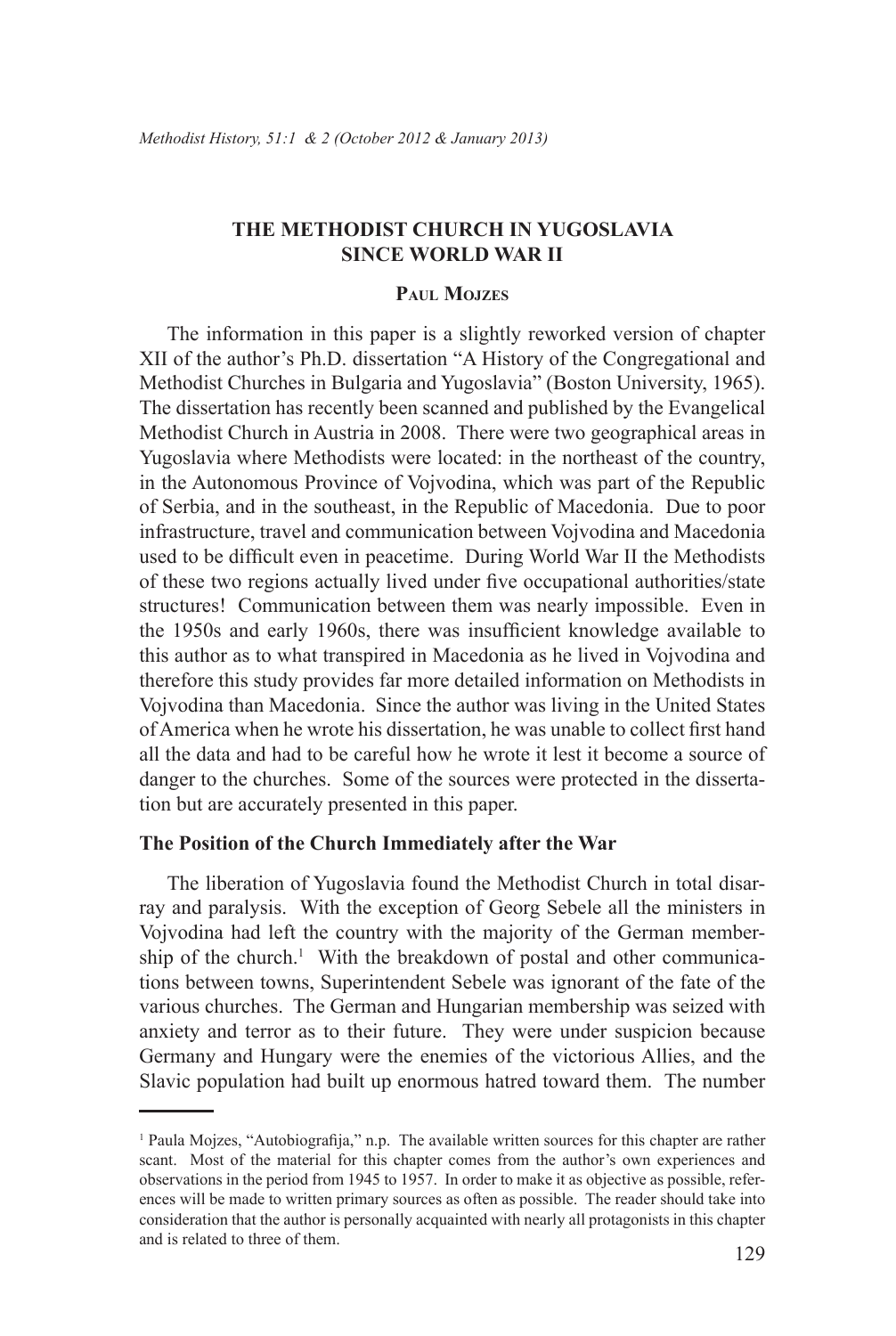of Hungarians in Vojvodina was large so that no radical mass measures could be taken against them. But the Germans (*Volksdeutsche*) were hated even more because their sizeable pro-Nazi faction had on the whole sinned grievously against Yugoslavia.

The new Communist government of Yugoslavia took extreme retaliatory measures upon all Germans still in the country at the time of the liberation, regardless of whether they were war prisoners or civilians, whether they had been active in the German National Socialist movement and committed crimes against humanity or whether, on the contrary, they had suffered under the Nazis. Virtually all Germans were taken to concentration camps intended to serve for purposes of extermination or forced labor. An undetermined but large number died in these camps and a large number of able-bodied persons were deported to the Soviet Union for forced labor. Those who survived were not released for three or four years (early and middle 1950s) when they were permitted to migrate to West Germany, an opportunity of which nearly all of them took advantage. While in these camps, the German-speaking Methodists and other practicing Christians often met clandestinely for worship and mutual encouragement which helped their struggle to survive rather than to commit suicide or give in to their numerous difficulties.<sup>2</sup>

Throughout 1945, Superintendent Sebele gradually received the news from Senta, Stari Becej, Novi Vrbas, Vrsac, and later in 1946, from Srbobran that the Hungarian members were still in these towns, and as soon as the railroad connections were re-established he visited these people trying to re-organize the work.<sup>3</sup> Ferdinand Drumm continued his ministrations in Vrsac and Banatski Karlovac after his temporary release from concentration camp.4 He re-estab1ished contact with Sebele, who appointed him to minister to those who were left behind in Zrenjanin (formerly Petrovgrad or Ve1iki Beckerek), Senta, and Becej. In less than a year Drumm was again apprehended with his family and placed in concentration camps where he was able to be the pastor to the scattered groups of Christians, especially the Methodists, Nazarenes, Free Brethren, Baptists, and Lutherans.<sup>5</sup> Finally he was placed in a camp in which the entire Methodist congregation from Mramorak was interned. Drumm was able to serve them and other Protestants until his successful escape to Austria in 1947.

As the majority of the remaining members of German origin were now in concentration camps, the congregation consisted of very few older members. Virtually, this meant a new beginning. Sebele stood alone in this task until he was joined by Mrs. Paula Mojzes, the widow of Anton Mojzes, an independent non-denominational minister from Osijek who was very close

<sup>2</sup> Mojzes, n.p.

<sup>3</sup> Mojzes, n.p.

<sup>4</sup> Ferdinand Drumm, "Erinnerungen aus dem Werk des Methodismus in Ungarn und Jugos1avien, 1900-1947, wie es sich in meinem Leben and Wirken a1s Prediger wiederspiegelt," Pasadena, Calif.; typescript sent to the author February 29, 1964, for the purpose of his dissertation, 18.

<sup>5</sup> Drumm, 19.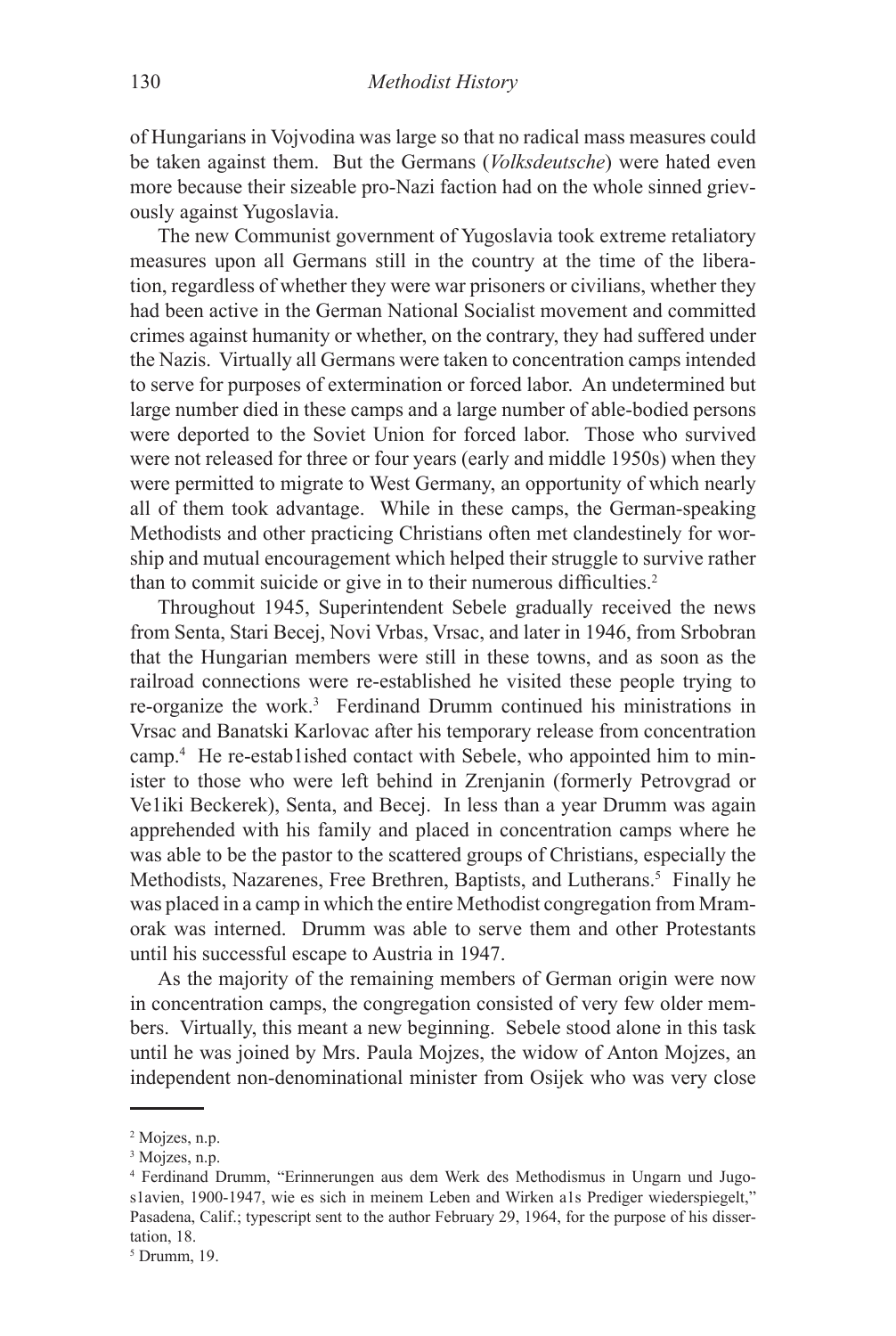to the Methodists. Despite her husband's murder by the Nazis and her own persecutions she was placed in a concentration camp as a German but was released in January 1945 on account of her clearly non-political sentiments. Superintendent Sebele and Paula Mojzes divided the responsibilities, alternately traveling each Sunday to at least one of the small congregations to revive them as well as serving Novi Sad, the central station.<sup>6</sup> Connections with the Board of Missions in New York were not yet fully established, and the necessary money was obtained by superintendent Sebele's selling his furniture, clothing, and other valuables.

In his first report to the Board of Missions in 1945 Sebele expressed the hope that the new government would now permit the Methodists to work in Macedonia using the native language, since the country was now established on the federal principle and equality to all nationalities and religions had been granted. He expressed the hope that the Board of Missions would consent to the requisition of the "Bethania" sanitarium by the Yugoslav army as a military tuberculosis sanitarium.<sup>7</sup> Sebe1e also pleaded for relief from the Methodist Church in America, telling them that the Second World War had left greater damage even than the first and that the lack was felt especially for medicine and clothing. The response from America and Switzerland was generous. This aid helped the members to survive the most difficult part of the post-war years, but there was very little money for preachers' salaries, travel, and maintenance of property. Actually there was very little property left. Nearly all the chapels had been nationalized as property belonging to Germans. An exception was the house in Novi Sad which was left in the ownership of the Methodist Church, although rented to various tenants, with the exception of the preacher's apartment and the worship hall. The parsonage in Novi Vrbas was also saved because, under bombardment, the aged women from the home in Novi Sad had been moved, under the leadership of deaconess Bertha Kettenbah, to Novi Vrbas.<sup>8</sup> Repeated attempts were made to nationalize this house also.

All except two deaconesses left Yugoslavia with their families toward the end of the war. Margarete Merz was named by Superintendent Sebele as the main deaconess and she remained to work at the former "Bethania" Sanitarium.<sup>9</sup> Since her services as the most experienced nurse were needed by the sanitarium she was not taken to a concentration camp but was interned at the sanitarium until 1948, and from then to October, 1963, she served voluntarily and was even named the head nurse.<sup>10</sup>

When Bishop Paul N. Garber, the new Bishop of the Zurich area, vis-

9 Bickel.

<sup>6</sup> Mojzes, "Autobiografija," n.p.

<sup>7</sup> Georg Sebele, "Report of the Executive Secretary," Board of Missions (hereafter RES), 1945, 76. The consent of the Board would at the best bring a little good will on part of the government but would not affect in any way the accomplished nationalization without compensation to the present.

<sup>8</sup> Oswald Bickel, "Wie Steht es urn die Arbeit der Methodistenkirche in Jugoslavien?," manuscript of the article which appeared in *Schweizer Evangelist* (January, 1953).

<sup>&</sup>lt;sup>10</sup> Margarete Merz, letter to author, Novi Sad, Yugoslavia, (January, 1964).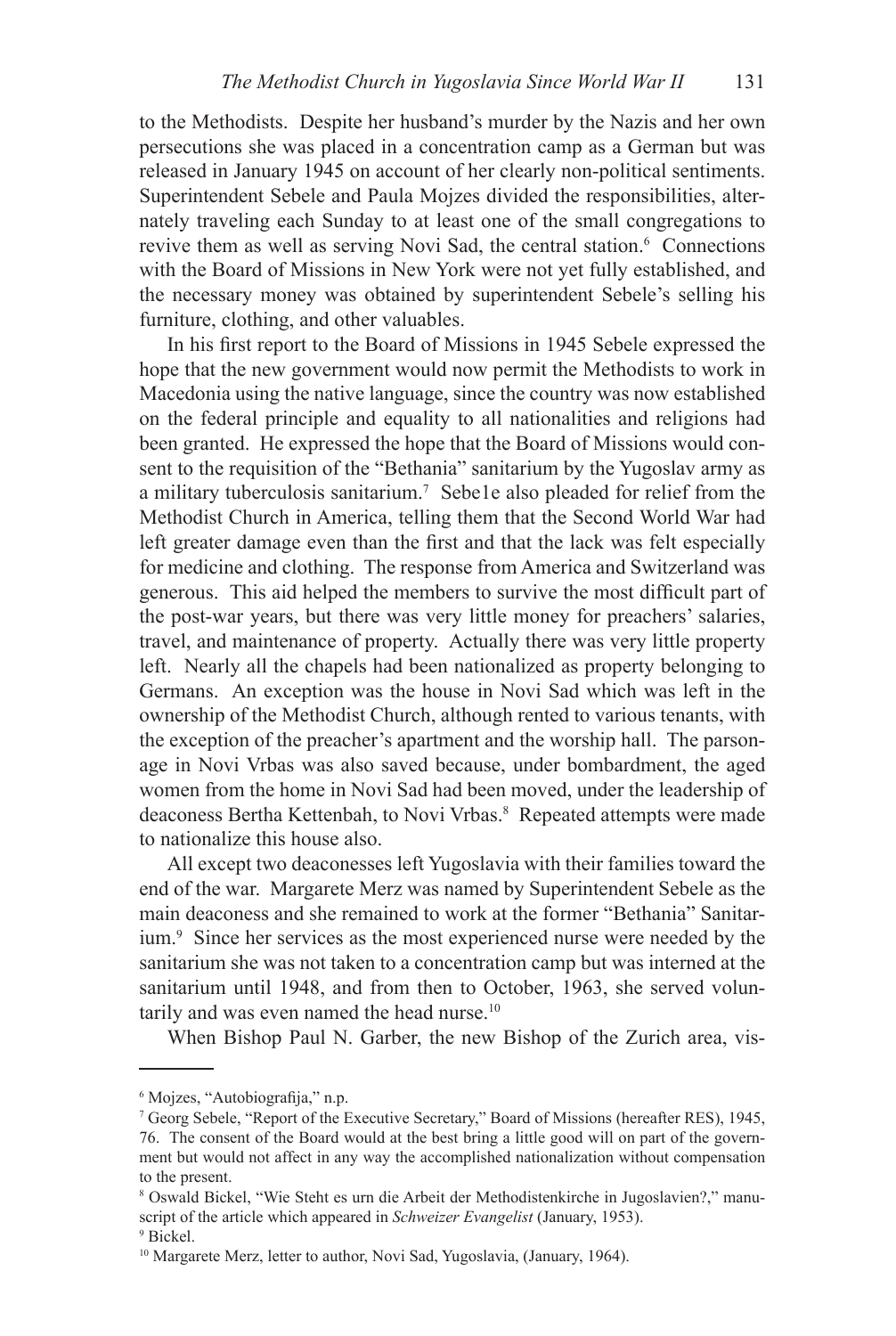ited Yugoslavia in 1946, he witnessed the extent of the disintegration of the Methodist work in northern Yugoslavia. The work in Macedonia seemed more encouraging since five pastors, Pane Temkov, Vladimir Daska1ov, Krum Kalaj1ijev, Kosta Krmazov and Ceko Cekov, were still at their preaching places and continued their work.11 Georg Sebele thought that the Methodist Church should commence social and medical work in order to help the ravaged land and to strengthen the church, but this plan could not be executed because the government would not permit any medical or social work to be done by private or religious agencies. The orphanage of the church in Srbobran ceased to function and the only kind of social work which was permitted, after considerable hesitation, was the Home for the Aged (elderly women) in Novi Vrbas which was jointly supported with money and food by the members of the various congregations. This was the only social work permitted until the fall of communism, and its existence was probably due to the very limited scope on which this work was carried on, usually involving not more than five elderly women.

#### **The New Relations with the State**

After the Communist take-over, the Methodist Church entered into a new phase of church-state relations. Laws and decrees were issued by the state which were of special concern to the Protestants, although they were aimed equally at the Eastern Orthodox, Roman Catholic, Muslim, and Jewish groups. According to the letter of the law, which often remained very vague, more religious freedom was granted to the smaller Protestant churches than they had enjoyed before the war. Prior to the war the Methodists were frequently subjected to discriminatory policies, and occasionally to outright persecution by the state and by the recognized churches. Now the government at least theoretically treated all churches equally. In fact its attitude toward the churches was generally negative and depended on the political expediency of the moment. From the legal point of view this was an improvement for the Methodists now existed as a recognized ecclesiastical body. But practice often departed from the letter of the law and the liberties granted remained for the most part illusory. However the Methodists experienced less hostility from the larger churches than before. It is important to stress this because many Western observers of that period blamed the Communist governments for all the religious persecutions in Southeastern Europe.12 In reality, the minority churches enjoyed some liberties previously denied to them. True, these liberties granted to the church were very ambiguous.

A group of Protestant ministers traveling in Yugoslavia in 1947 said, "We saw no evidence and we heard no complaints at any time, that the govern-

<sup>&</sup>lt;sup>11</sup> RES, 1946, 56.

<sup>12</sup> E. G. Gary MacEoin, *The Communist War on Religion* (New York: Devin-Adair, 1951); George N. Shuster, *Religion Behind the Iron Curtain* (New York, MacMillan, 1954); Martin D'arcy, *Communism and Christianity* (New York: Devin-Adair, 1957).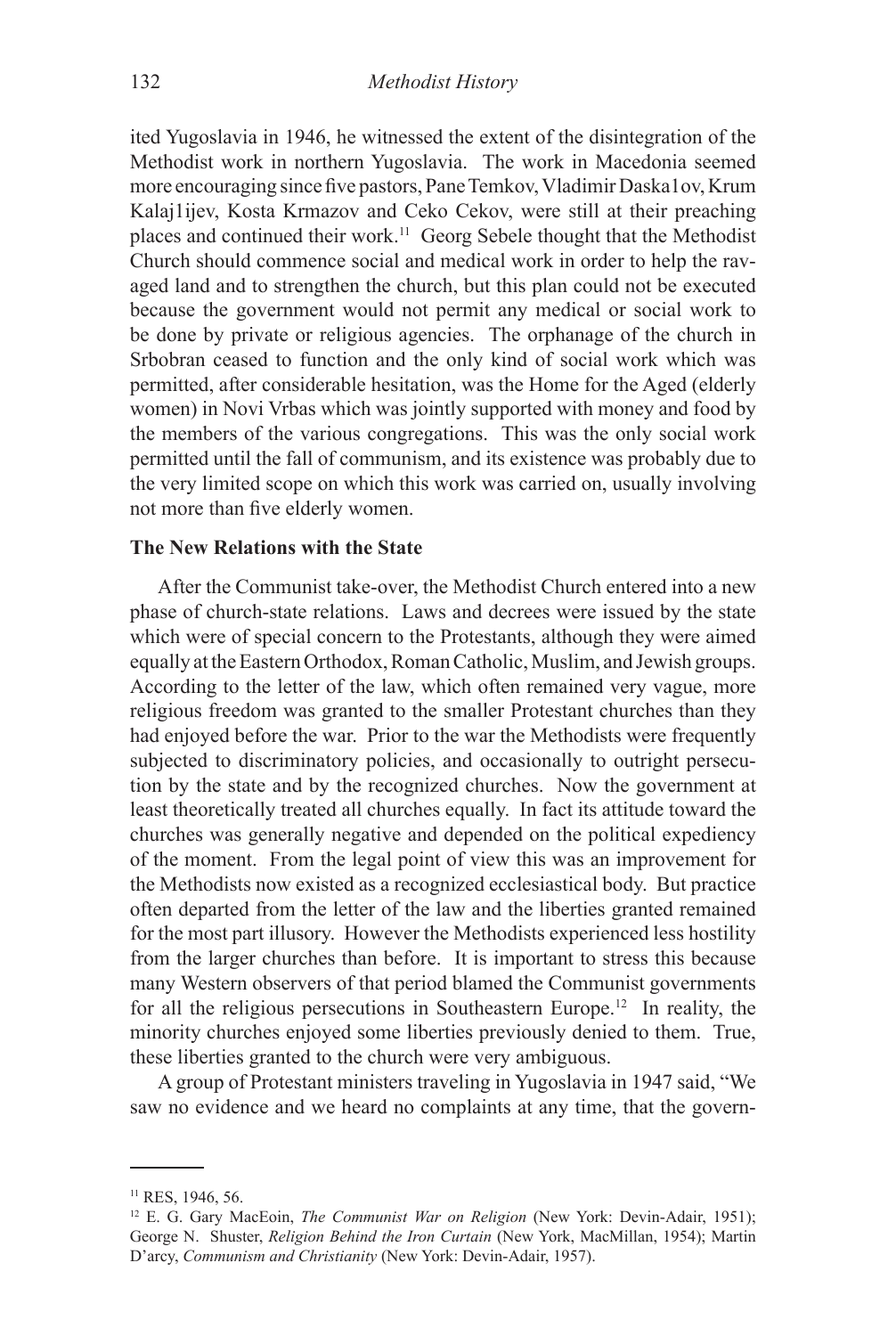ment was conducting any antireligious or educational propaganda."13 This statement is misleading. In Yugoslavia many clergymen lived for years in terror of what might happen in the near future, many churches have been torn down in Communist-inspired riots, many clergymen and church members, the innocent along with those guilty of collaboration with the enemies during the war, met violence and death. Freedom of religion was limited to the freedom of worship. Worshippers were frequently intimidated in various ways and spies were placed in the congregations to report on the activities and sermons of the preachers and priests.<sup>14</sup> Such a country could not possibly have been a showcase of religious liberty, as the seven eminent Protestant ministers were led to believe. They should have been aware of the charges of religious persecution and tried to get the full picture of the situation in Yugoslavia. They may not have realized that they did not have all the data. But if they did, they could have made a statement to the effect that their report was limited to the observable and not actual situation. If the Communist government of Yugoslavia did not epitomize all evil in regard to its relation with the churches, and it was more lenient and liberal than most Communist governments, it is equally evident that there was much that was wanting regarding religious liberty.

There was no lack of promises of religious liberty. The Tito-Subasic agreement of 1945 contained guarantees of freedom of worship. Guarantees of religious liberty also found their place in the Constitution of January 31, 1946. Articles 22, 25, and 37 of this Constitution carry provisions declaring the equality of all citizens irrespective of creed, the abuse of which is punishable by law. Citizens were also guaranteed freedom of conscience and freedom of religion, the churches being free to conduct their religious affairs and to administer religious rituals. The churches were separated from the state and the schools.<sup>15</sup>

A law of July 11, 1946, prohibited incitement to hatred and discord on national, racial, and religious bases. The law stressed again the equality of all religions and forbade any propaganda and activity which would damage the equal rights of all citizens and the unity of the Yugoslav people. It then defined incitement to religious hatred in the following way: "The offence of incitement to religious hatred consists in the attacking of one religious denomination by the adherents of another or in the provoking, on the basis of religion, of hostility on the parts of members of one religious denomination

<sup>13</sup>*Religion in Yugoslavia: A Report on the Conferences with Roman Catholic, Orthodox, Moslem, Jewish and Protestant Leaders, and Investigations through the Medium 0 Religious Institutions and Documents* by Seven American Protestant Clergymen and Editors of Religious Journals who visited Yugoslavia the summer of 1947 (Washington: Embassy of the Federal People's Republic of Yugoslavia, 1947), 9.

<sup>14</sup> Alex N. Dragnich, *Tito's Promised Land* (New Brunswick, NJ: Rutgers UP, 1954), 146-157. Dragnich's evident anti-Titoist bias should not rule out the use of his evidential support even though one may not concur in the conclusions drawn from the evidence.

<sup>15</sup> J. B. Barron and H. M. Waddams, *Communism and the Churches: a Documentation* (London; SCM Press, l950), 90.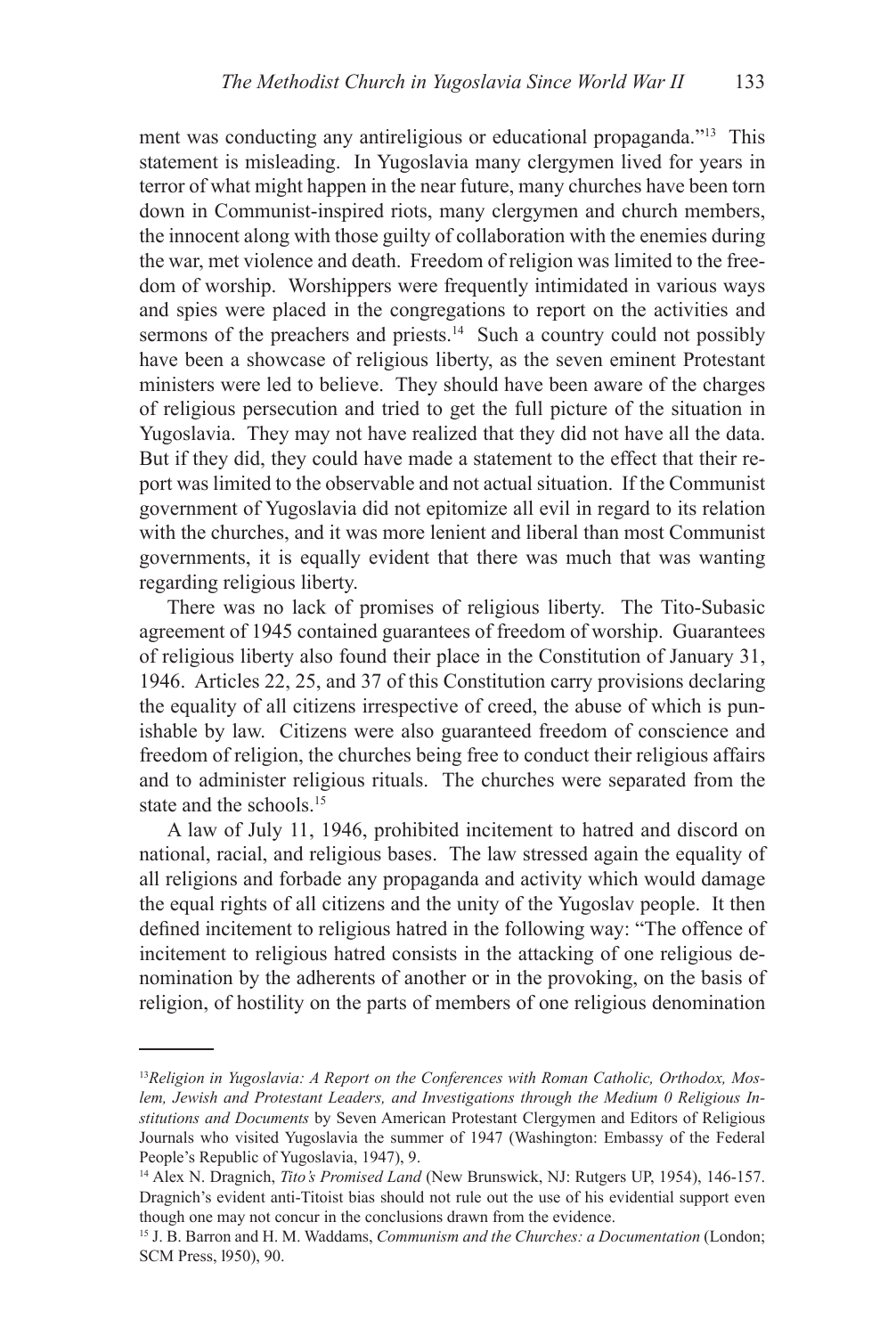towards the members of another. Scientific criticism of religion in general and criticism of improper actions of religious representatives or ecclesiastical officers cannot be regarded as incitement to religious hatred."<sup>16</sup>

This law, basically good and necessary for the wellbeing of the nation, contained a number of dangerous provisions which the administration could interpret as it wished. It guards only against "unscientific" incitements to religious hatred, but does not guard against "scientific" dialectical materialist incitement of antireligious hatred, which led not infrequently to bloodshed. This law, like other laws in Communist countries, could be helpful provided the administration ceased to use its interpretive powers in an arbitrary way.

On December 5, 1946, a law was issued concerning the nationalization of private economic enterprises. This law was subsequently modified and enlarged under the Law of April 28, 1948, which included within its scope the nationalization of foreign properties including hospitals, clinics, orphanages, etc., maintained by foreign missions.<sup>17</sup> As a result the Methodists irretrievably lost the "Bethania" Sanitarium and the orphanage, without compensation. Several houses used as chapels and parsonages were expropriated by the government, to be regained only after years of painful and costly legal procedures.

The provision of March, 1947, granting all churches the freedom to evangelize in all parishes of other denominations was probably not conceived in the conviction that such freedom should be fully employed, but rather to irritate the larger denominations.<sup>18</sup> It is hazardous to pry into the motivations of governments, but it is clear that the government had no intention of guaranteeing freedom of religious propaganda. The law supported complete freedom from anti-religious propaganda but guaranteed freedom of worship only in the most limited sense, i.e. in holding religious ceremonies inside the church. Even such innocent activities as taking Sunday School children on a picnic out of doors has usually been forbidden.

In 1948, the government set up a Commission on Religious Affairs to facilitate communication between the government and the churches.<sup>19</sup> The secretary of that commission declared that the churches were allowed to cooperate in government welfare planning and that they might have ordinary contacts with churches abroad, provided that this did not result in their opposition to the government.<sup>20</sup> This change of policy toward the churches manifested itself increasingly as the government developed its anti-Cominform policies from 1948 on, and foreign contact with the churches have never since been severed.

Due to the episcopal system the Methodists in Yugoslavia could not and

<sup>16</sup> Barron, 96.

<sup>17</sup> Barron, 97f.

<sup>&</sup>lt;sup>18</sup> James Hutchison Cockburn, religious Freedom in Eastern Europe (Richmond, VA: John Knox Press, 1953), 98.

<sup>19</sup> It was called the *Komisija za verska pitanja* which literally means the Commission on Religious Questions.

<sup>&</sup>lt;sup>20</sup> Barron, 97.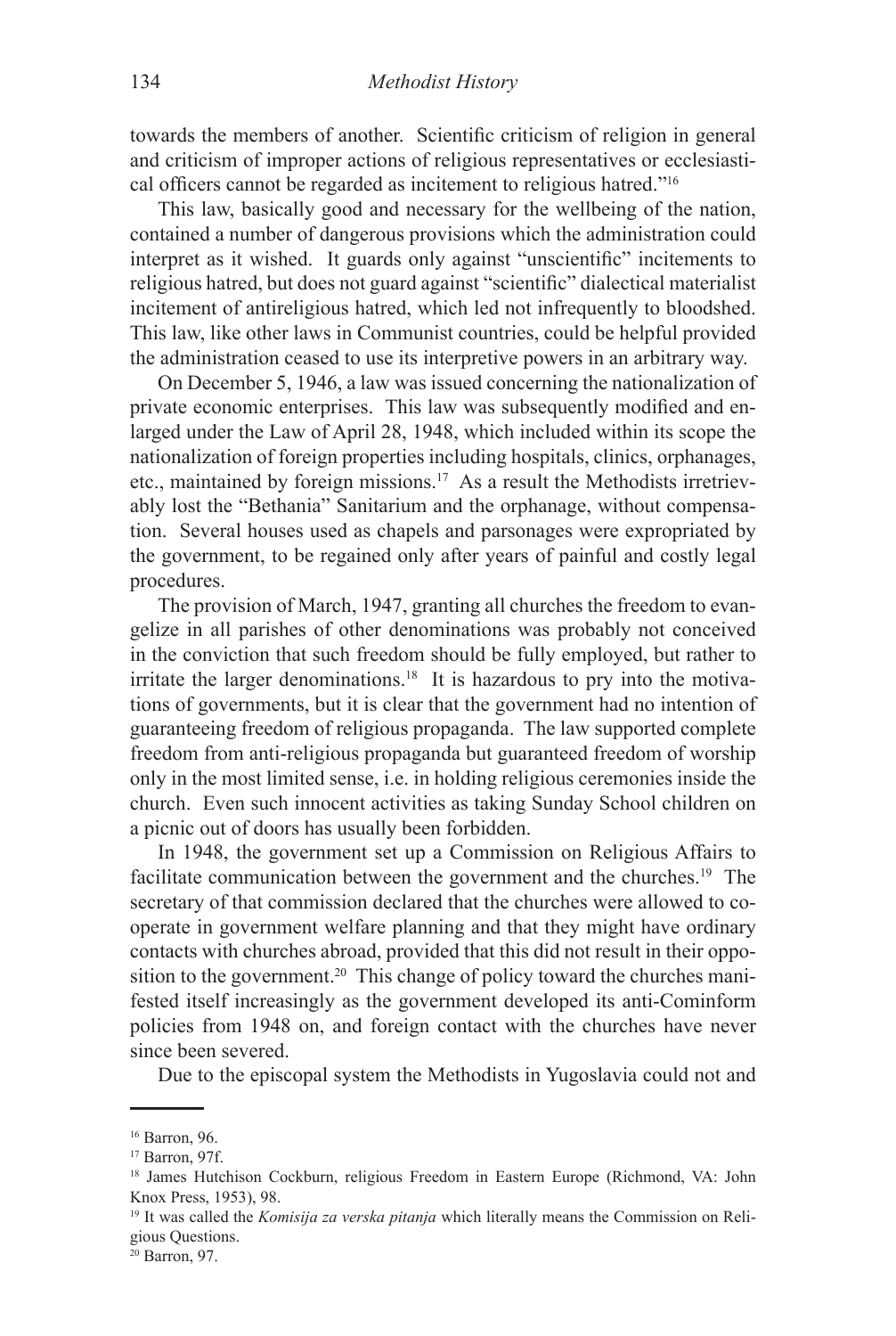did not want to be independent of the international connectional system which ties it to the Geneva Episcopal area. The government would much rather have had an independent Methodist Church in Yugoslavia with its own bishop and own separate organization, and frequently blocked the admission of the bishop.<sup>21</sup> However no radical steps were ever made to force the severance of connections. The Methodists in Yugoslavia held most of their Annual Mission Conferences without the presence of a bishop, but the government had on many occasions recognized the Methodist foreign connections by receiving representatives of the Board of Missions, bishops, and other ecclesiastical functionaries at the headquarters of the Commission on Religious Affairs in Belgrade. The government also permitted missionary financial aid from the Board of Missions and other Methodist agencies to flow regularly into Yugoslavia, making possible the continuous existence of the Methodist Church there.

### **The Gradual Renewal in Church Work**

### *Before 1953*

Renovation of church activities in Vojvodina and the recovery of the work in Macedonia took place gradually. Five ministers in Macedonia served congregations in Skopje, Strumica, Pri1ep, Murtino, Monospitovo, Kolesino, Radoviste, Raklis and less frequently in Bito1a, Pristina, and Kosovska Mitrovitsa. They were often limited by the arbitrary decisions of Communist officials, resulting in restrictions not unlike those experienced before the war.

Restrictions were made on travel. On one occasion superintendent G. Sebele, and church sister<sup>22</sup> Paula Mojzes, just as they started a tour of the churches in Macedonia, were given a few hours notice to return to Vojvodina. The reason for the greater pressure in Macedonia was that the officials there were less educated and experienced men, with little prudence in dealing with their people, but rather, an eagerness to outdo the orders of the central government. So they frequently threatened and imprisoned the Methodists. In the summer of 1950, two Macedonian pastors were arrested, and one of them, Ceko Cekov, was sentenced to four years of hard labor for allegedly aiding a relative to escape over the border into Greece.<sup>23</sup> According to the opinion of Cekov's associates the charges were trumped up for the state did not want to flagrantly break the promises of religious freedom. They preferred to accuse a minister who was in their way with non-religious charges and then sentence him after a mock trial. Cekov was a natural target as he exercised great influence in Kolesino, where about half of the village belonged to the Methodist Church, not at all to the liking of the Communists.

<sup>&</sup>lt;sup>21</sup> Paula Mojzes letter to Paul Mojzes, Basel, Switzerland, (September 3, 1963).

<sup>&</sup>lt;sup>22</sup> Church sister (*tsrkvena sestra*) was the term used by Yugoslav Methodists for lay women engaged in preaching, teaching, and serving actively in the church because of the lack of pastors. They received some theological and administrative training.

<sup>23</sup> RES, 1950, 57.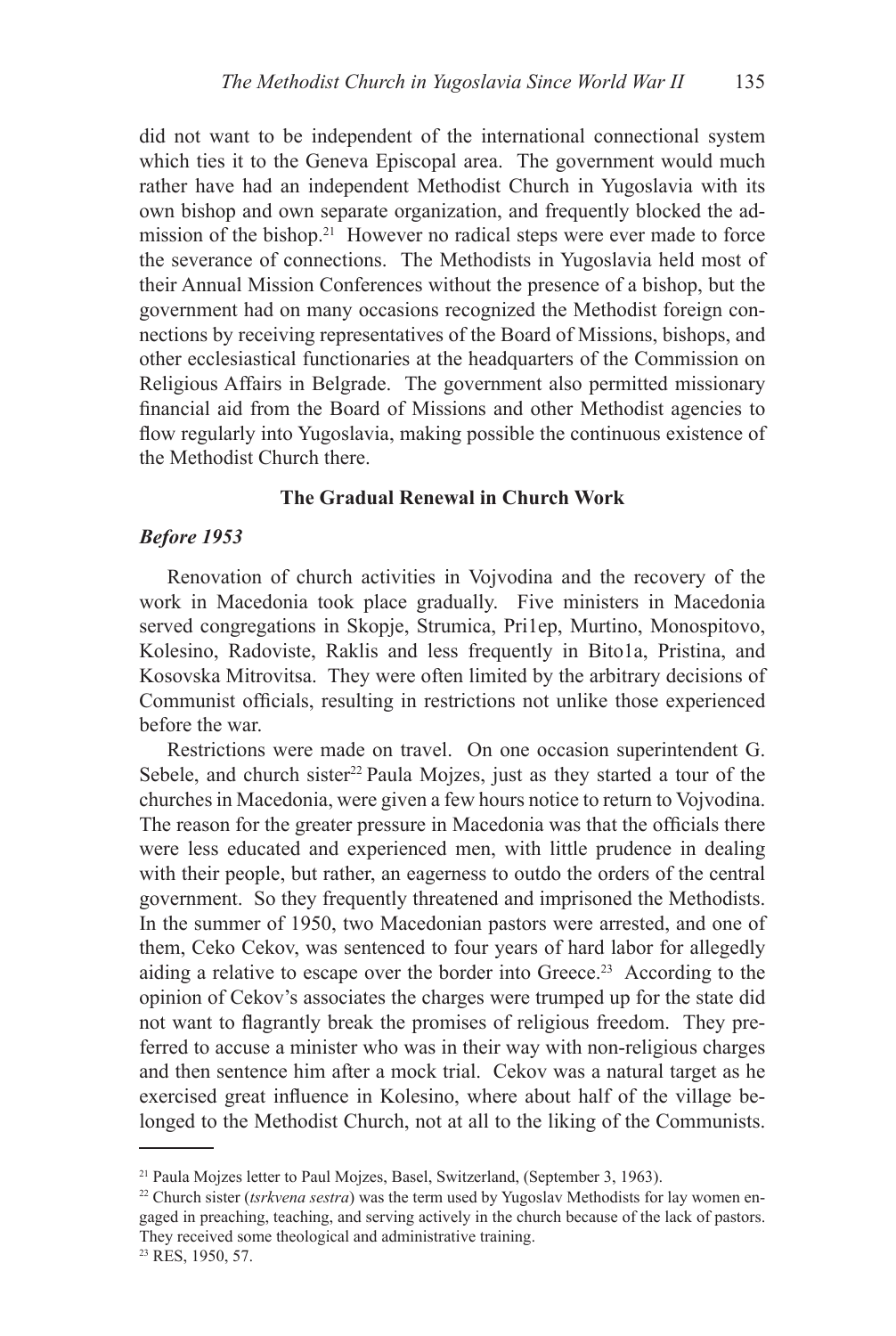Despite the appeal of Mrs. Cekov, even to the President of Yugoslavia, he was not pardoned. At the time of his release he was deeply traumatized from abuse in prison but happily he recuperated after a year of rest.

Before 1948, the revival of the congregations in Vojvodina was fairly slow. Small groups of five to ten people gathered for prayer and worship in Zrenjanin, Vrsac, Novi Vrbas, and Novi Sad. Superintendent Sebele realizing that he could not carry on the work alone decided to follow a radical course. Since men were not available for leading worship services he appointed women to carry the burden of the work.24 It is believed that no other Mission Conference had relied so heavily upon women as the Yugoslavia Mission Conference.<sup>25</sup> In 1948 he appointed Mrs. Anna Fiala to take care of the small church in Vrsac with twenty-one members and few more sympathizers. She also helped revive interest among the Germans in Mramorak and Banatski Kar1ovac, who by this time had been released from concentration camps.26 The freeing of the local Germans, and the relaxation of internment measures of German war prisoners, caused a large increase in membership and attendance. There was still danger in working among Germans, and in small places, like Mramorak, visitations by Sebele and Pau1a Mojzes were obstructed. But as a rule the conditions in Vojvodina were much more conducive to freer work. In most congregations there were members speaking Serbian, Hungarian, and German. It was felt necessary to use these languages not through interpreters but by the successive preaching in each language by the same person. This required much skill and language training on the part of the preacher and patience on the part of the congregation, yet it was done and with great success.

The exodus of Germans in 1950 and 1951 caused great losses to the Methodist Church.<sup>27</sup> By 1958, almost all the German nationals had left Yugoslavia and the Methodists lost an estimated 300 to 500 members, who in many cases composed the core of the congregations. In some places, such as Vrsac and Novi Vrbas, this meant a considerable reduction in membership, while in some others, like Mramorak, it spelled the end.<sup>28</sup>

The Macedonian churches had experienced a small revival in 1952.<sup>29</sup> At the same time the relations with the government improved. The Methodists in Yugoslavia gained more freedom than those in other Eastern European countries.30 Thus, for example, a youth meeting was permitted in Vrsac in 1948 in which some thirty young Methodists from all over Vojvodina gathered for a week-end of witnessing, singing, and recreation. This strengthened

<sup>24</sup> Paula Mojzes, *Metodizam: Kratka Istoriya Metodistickhe Tsrkve* (Novi Sad, Youg.: Sekretariyat Metodistichke Tsrkve u F.N.R. J., 1962 or 1963—mimeographed), p. 67.

<sup>25</sup> *Annual Report of the Division of World Mission of the Board of Missions of the Methodist Church* (New York: Board of Missions of the Methodist Church, 1955), 40 (Hereafter abbreviated to *Ann. Rep. DWM*).

<sup>&</sup>lt;sup>26</sup>Anna Fiala letter to Paul Mojzes, Vrsac, Yugoslavia, (December 11, 1963).

<sup>27</sup> RES, 1951, 42.

<sup>28</sup> Fiala, and Mihajlo Olejar, "Autobiografija," *Novi Vrbas* (January, 1964), 3.

<sup>29</sup> RES, 1952, 29.

<sup>30</sup> RES, 1951, 42.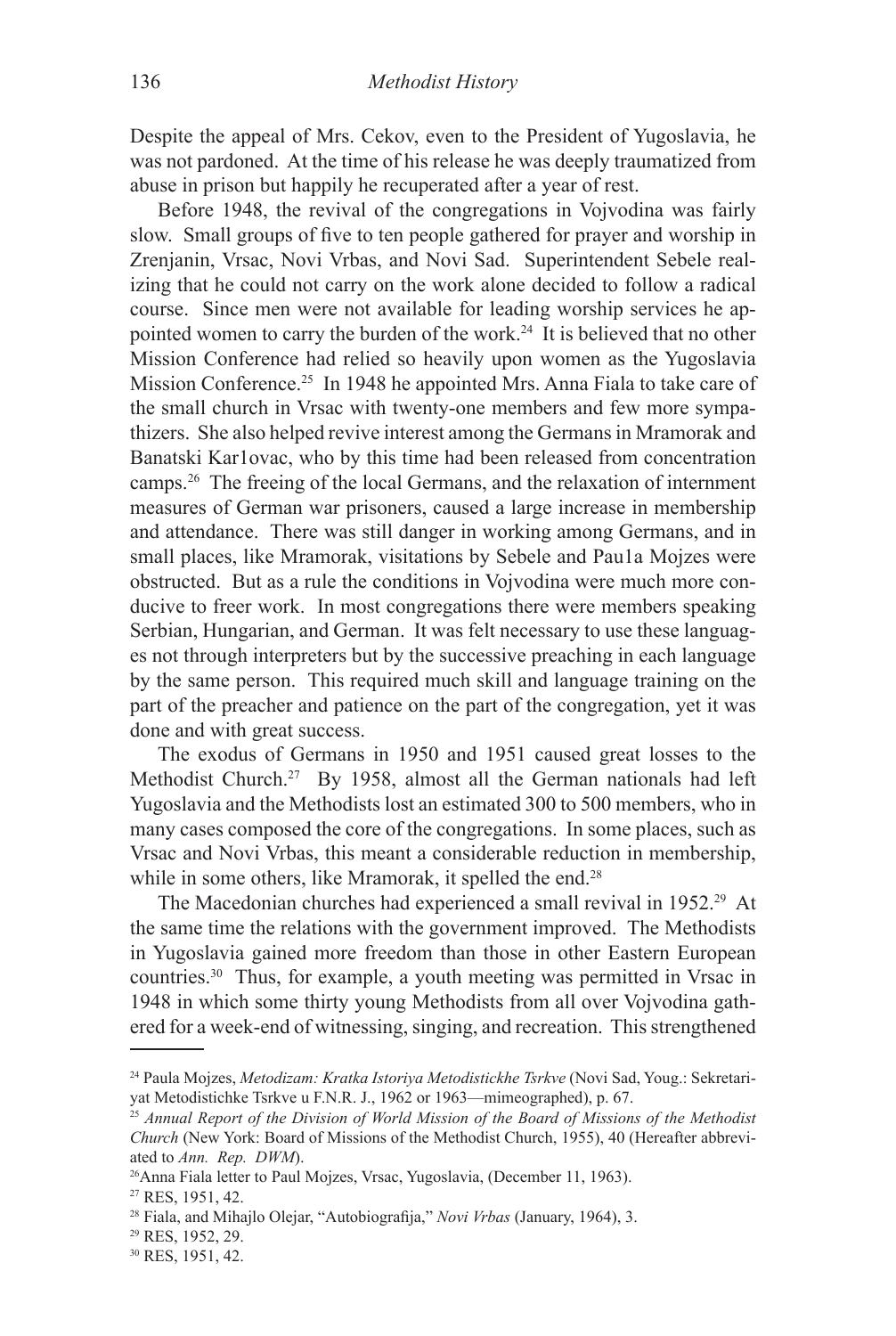the local congregations and established a pattern to be followed as often as possible. This was forbidden by the government on only a few occasions.<sup>31</sup>

# *From 1953 to 1963*

#### **1. Relaxation of State Control**

After Yugoslavia's break with the countries of the Eastern bloc, there was a gradual liberalization. The year 1953 marks the beginning of the new order of relaxation and decentralization, when the National Assembly issued the Constitutional laws modifying the Constitution of 1945. Certain provisions on civil and religious liberties in the constitution were, interestingly enough, duplicated in the laws, although this was superfluous as the new law was designed only to amend the constitution. It was said that this was done in order to reinforce the already liberal provisions regarding these liberties.

In May of the same year, the National Assembly passed the Religious Communities Law,  $32$  as a supplement and elaboration of the constitutional provisions guaranteeing freedom of religion.<sup>33</sup> The leadership of the Methodist Church awaited this law with both anxiety and anticipation. The reaction was a sense of relief since it brought no startling changes. It merely formalized existing practices, though its text allegedly reflects a document based on free and amicable discussions between the government and the churches. The Methodist Church had not been asked to contribute anything to this discussion, if, indeed, it ever took place.

According to the new provisions the citizens of Yugoslavia were free to belong to any religious group or to none. Exerting pressure to make people become church members or to prevent them from becoming such and participating in religious rites was altogether prohibited. Complete legal equality and recognition were granted to all churches; neither the membership nor the clergy of the churches were to be granted any special privileges. Religious services and rites could be performed in the churches and on church property without specific notification, but for outside services special permission would have to be secured. Ministers might visit individual patients in hospitals and rest homes if their ministrations were requested.

It was required that civil marriages and registration of births precede religious weddings and baptism, which were not to be compulsory. For baptism the consent of one parent was sufficient, but for religious instruction, in church buildings after school hours, the consent of both parents or guardians was necessary.

The churches might not operate parochial schools, except for ministerial training. The churches were to choose their own faculties and curricula for the theological schools, but the state reserved the right to supervise these

<sup>31</sup> Fiala.

<sup>&</sup>lt;sup>32</sup> Rastko Vidic, *The Position of the Church in Yugoslavia*, trans. Veselin Kostic (Belgrade, Yugoslavia: Jugoslavija, 1962), 128-133. Contains the complete English translation of the legal text.

<sup>33</sup> Robert Lee Wolf, *The Balkans in Our Times* (Cambridge, MA: Harvard UP, 1956), 511.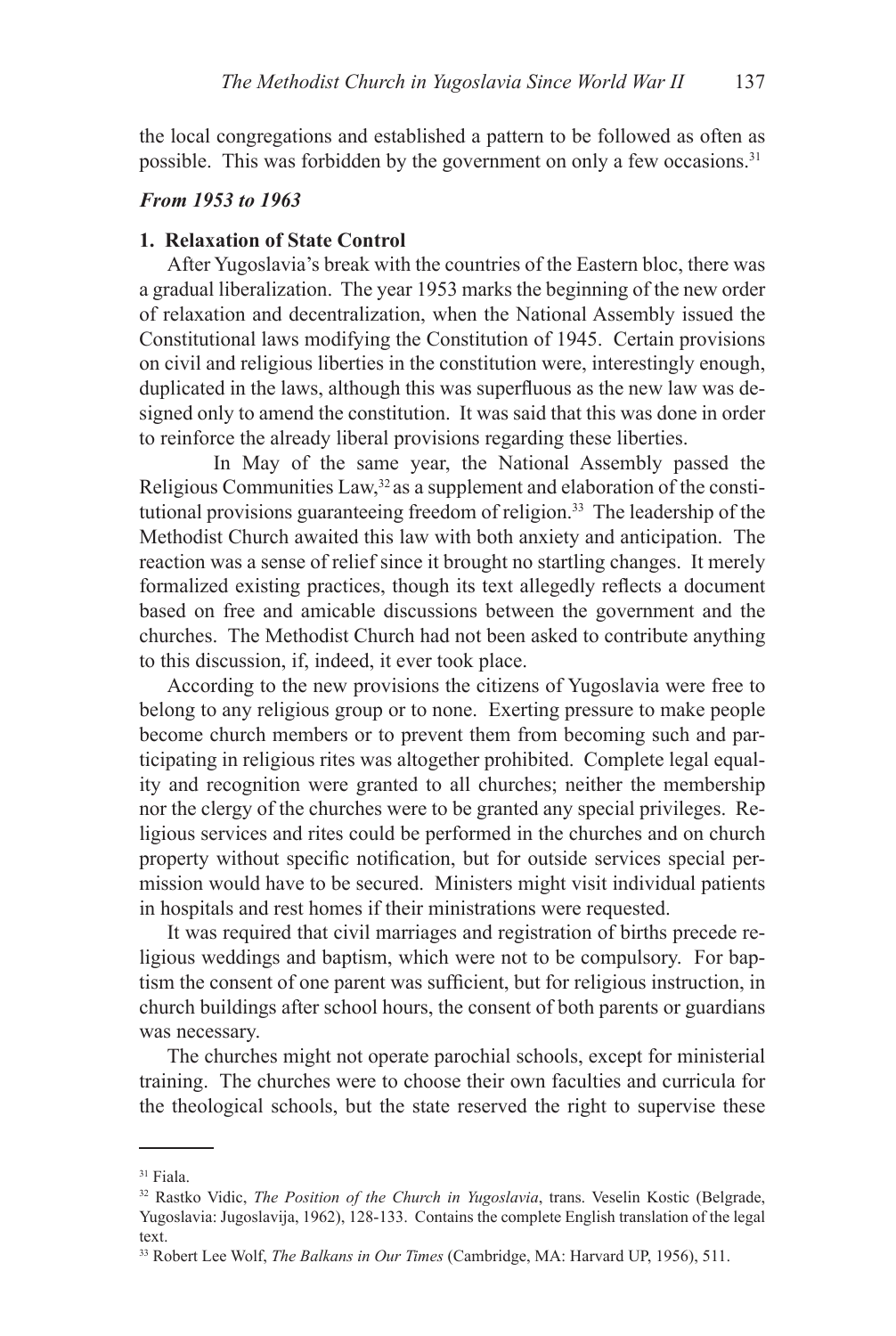schools. Periodicals and newspapers might be issued by the churches within given provisions. The churches could be supported by voluntary collections taken inside but not outside the churches. The government had the right to grant subsidies to churches, such aid to be used without restrictions, unless specifically designated. In reality the Methodists have not received any subsidies from the state.

The provisions of this law were reasonable, when viewed against the past history of religious intolerance and the still dormant religious hatred. But there were unnecessary and unjustified restrictions, such as that of having church services only within buildings exclusively dedicated to this purpose and the prohibition of religious propaganda.

For the Methodists the most crippling clause was the one prohibiting the use of private homes for religious services. In many towns the Methodists had gathered in homes as the congregations were too poor to be able to afford a chapel. When the new regulation was issued it seemed that activity in a number of towns and villages would have to be abandoned particularly the smaller ones. Had it not been for prompt aid from a number of individual churches<sup>34</sup> and the Board of Missions this would have happened, but in few years it was possible to purchase houses for each of the congregations.

## **2. The Slovak Blue Cross Societies and the Church**

Methodism in Yugoslavia had its origin in German and Hungarian members of the Blue Cross Society, with some Serbs joining the churches. Fifty years later the Methodist Church in Vojvodina was strengthened by a new infusion of members of the Blue Cross who were Slovak nationals. Numerous Slovak colonies, often making up entire villages, were formed in Vojvodina between the eighteenth and twentieth century when both Slovakia and Vojvodina belonged to Hungary, when many Slovaks moved to Vojvodina in search of better land. Large and prosperous villages were formed in Backi Petrovac, Kovacica, Pivnicee, Kisac, Padina, as well as large parts of Backa Palanka, Sid, llok, and many other places, the inhabitants of which were primarily-Evangelical Lutherans or Roman Catholics.

The Blue Cross Society had considerable success among these Slovaks. This laymen's Christian movement, not connected with any church, found support among many Slovak Lutherans who experienced conversion and regeneration trying to bring individuals to a total dedication to Christ, in the belief that only thus can the power of addiction to alcohol and other sins be broken.35

The Blue Cross missionaries from Slovakia brought inspiration to the Slovaks in Vojvodina. Stara Tura (Slovakia) was the center from which

<sup>&</sup>lt;sup>34</sup> For example the College Heights Methodist Church from Lakeland, Florida, purchased a house for the congregation in llok, Vojvodina, for \$550 and thus enabled the continuation of services there.

<sup>35</sup> Joseph Paul Bartak, "Quo Vadis Yugoslavia?", an unpublished article written but not accepted for publication after Dr. Bartak's return from a visit to the Yugoslav Methodists in spring of 1957.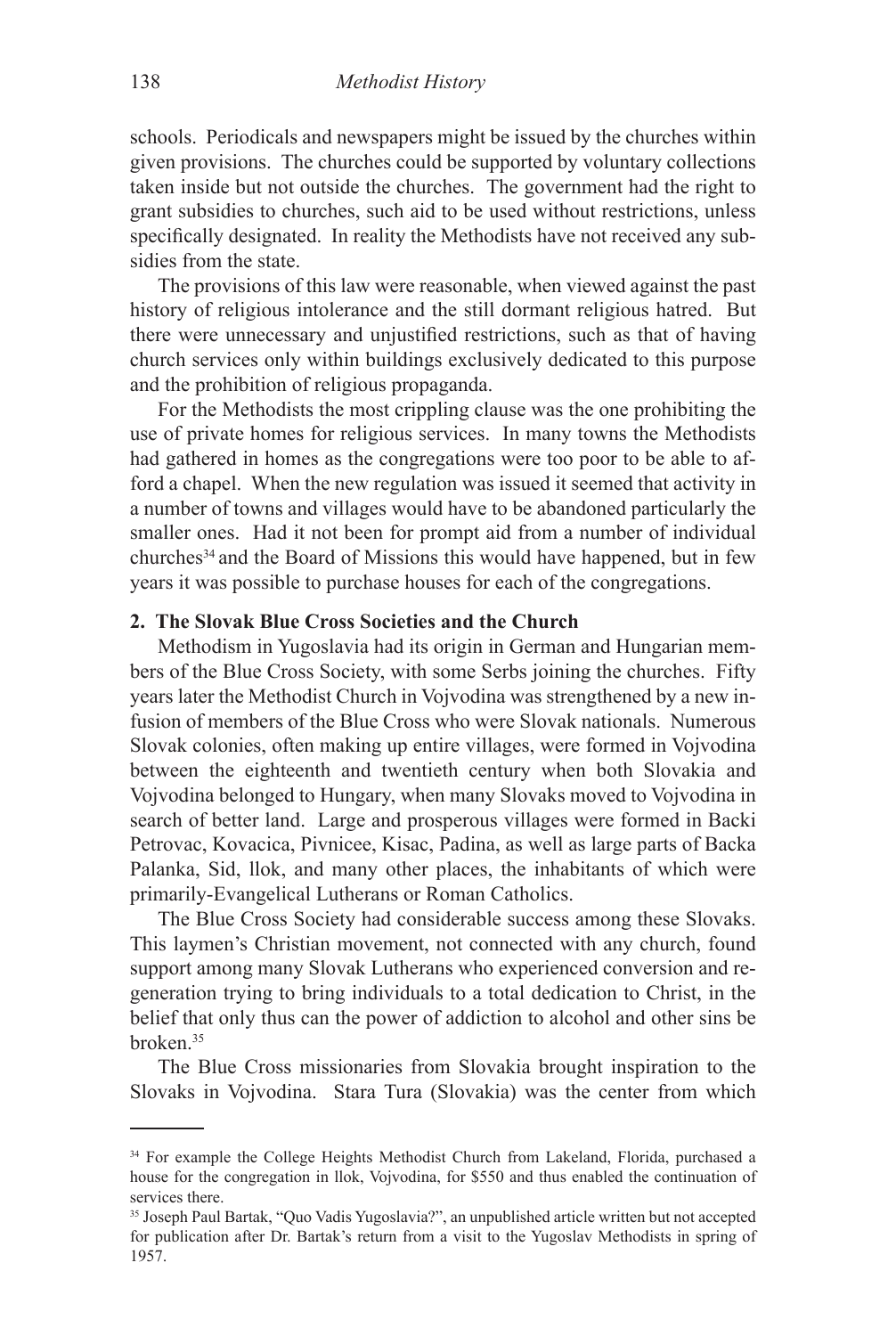radiated the blessed influence of Christine and Marie Roy, daughters of a Lutheran minister, who had dedicated their lives fully to the Lord. Christine wrote Christian pamphlets and books which were translated into many tongues and were propagated by tract societies all over the world. Marie composed music. Together they published a song book in which both, [sic] words and music, were mostly of their own composition.<sup>36</sup>

Jan Rohachek, a layman, from Stara Tura, Slovakia, felt called to organize Blue Cross Societies in Vojvodina, and he settled in Kisac in 1910. "He opened his home for religious worship and was instrumental in leading many a soul to a saving knowledge of Jesus Christ. When he died . . . in 1939, there were at least eight such centers among the Slovaks in Yugoslavia.<sup>37</sup> Around 1920, a Slovak colporteur, Djuro Lukac, established temporary residence in Sid, and there with the aid of Jan Rohachek, and two missionaries from Slovakia, Jan Horvat and Samuel Chinchurak, started a Blue Cross Society which was later lead by Mihal Hovan, Adarn.Djurik, Jano Olejar, and others.38 A similar society was organized around 1925 in Erdevik by Ribar, Rohachek, Hovan, and others, including some deaconesses from Slovakia, but this group never became large.<sup>39</sup> In some places the society did very well; for example, in Pivnice the society had over 180 members.<sup>40</sup>

Already in 1940, the members of the Blue Cross Society in Kisac had turned for assistance to the Methodist Church. Paula Mojzes visited here and held services in place of the late Jan Rohachek.<sup>41</sup> Jan Rohachek had been in close touch with the Methodists and preached in some Methodist churches in Banat. He suggested that all members of the Blue Cross societies in Kisac, Kovachica, and Padina become Methodists, but this was not accomplished because of disagreement among the leaders.<sup>42</sup>

About 1948, the government ordered that the Blue Cross Society must register as a church within six months or cease activities. Through the indecisiveness of the leadership, the Blue Cross failed to register and the government banned it. Thereafter some of the leaders refused to obey the ban, and continued to meet. This resulted in the imprisonment of Tomas Slamai, Jano Podlavitski, and Mrs. Biresh from Stara Pazova.<sup>43</sup>

Various factions of the Blue Cross later associated themselves with Lutherans, Baptists, Pentecostals, Free Brethren, and Methodists. The majority eventually joined the Methodist Church because these people held much the same theological views, and used much the same methods as the Methodists. The chief difference was their lack of ecclesiastical structure. However in a number of places, such as Padina, very unchristian scandals

<sup>36</sup> Bartak, 4.

<sup>37</sup> Bartak, 4f.

<sup>38</sup> Mihailo Olejar letter to Paul Mojzes, Novi Vrbas, Yugoslavia, (December, 1963).

<sup>39</sup> Maria Dudok letter to Paul Mojzes, Erdevik, Yugoslavia, (January 6, 1964).

<sup>40</sup> Lajos Papp letter to Paul Mojzes, Pivnice, Yugoslavia, (December, 1963).

<sup>41</sup> Paula Mojzes, "Autobiografija," n.p.

<sup>42</sup> Ondris Sjanta letter to Paul Mojzes, Padina (December, 1963).

<sup>43</sup> Yano Oleyar to Paul Mojzes, Shid, Yugoslavia, (January 7, 1964).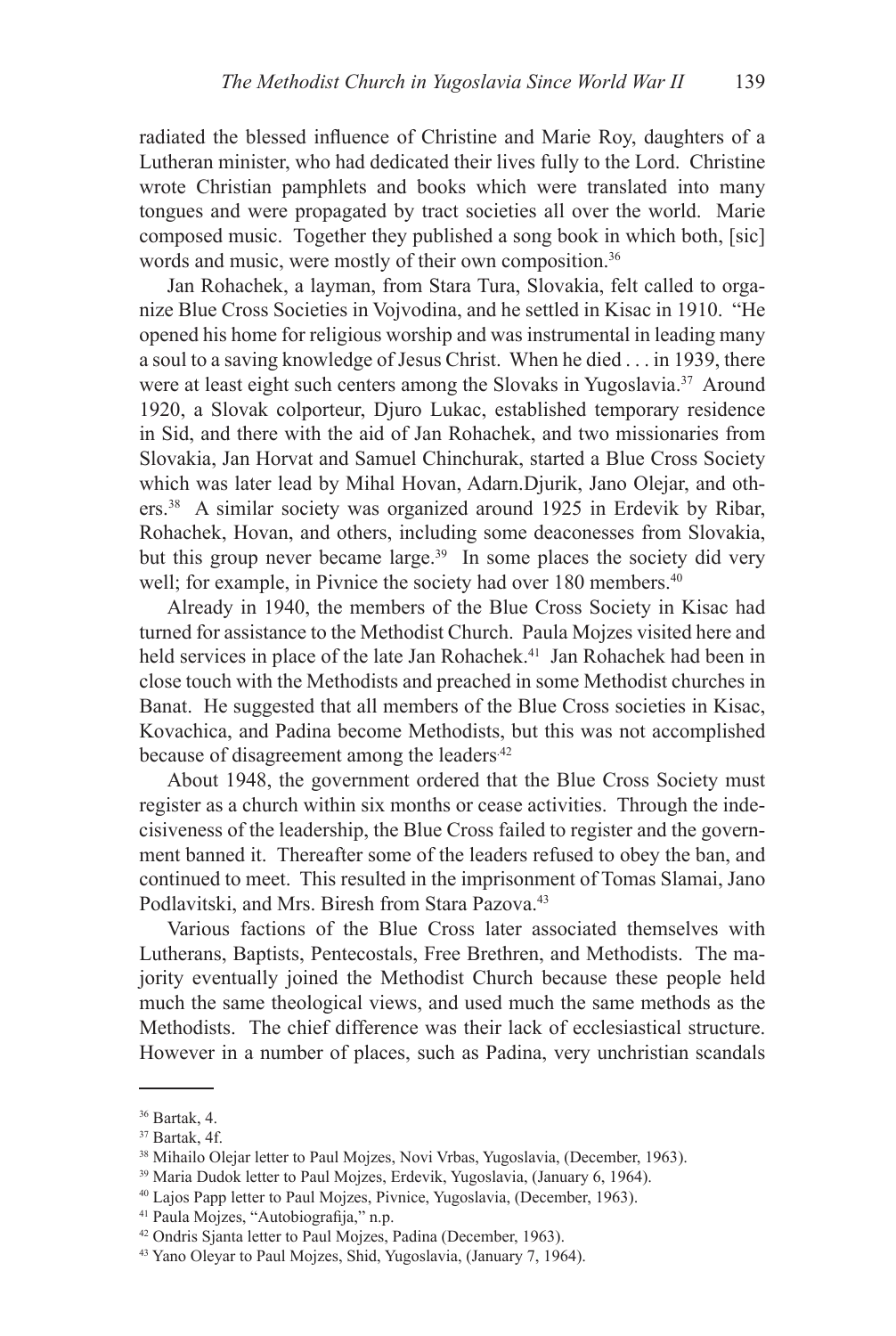broke out in regard to the property of the society and confusion and quarreling was the order of the day.44

The members of the former society in Kisac were the first to join the Methodist Church in 1949 under the leadership of the daughter of Jan Rohachek, Marta Rohachek.<sup>45</sup> When the others saw what a tremendous improvement the Kisac congregation made under Methodist auspices, they sought incorporation into the Methodist Church. The second congregation to seek membership was from Backa Palanka.<sup>46</sup> This trend continued until 1954. A number of people who joined the Methodist Church in this way later drifted into Baptist or Free Brethren Churches, when they were convinced of the need of adult baptism, weekly communion, or other theological points insisted upon by these two denominations. But in general the situation remained stable.

Superintendent Sebele and Mrs. Mojzes tried to minister to these new churches, traveling ceaselessly to strengthen Methodist influence. In addition to the former Methodist preaching places there were now congregations in Kisac, Backa Palanka, llok, Pivnice, Sid, Stara Pazova, Kovacica, Erdevik, and Padina, all in Vojvodina but at considerable distance one from another. Being unable to handle the work alone, they sought help among laymen, as well as lay women, whom they called "church sisters," Mrs. Mojzes' niece, by name Ljubica Vojvodic, was stationed in Zrenjanin in 1952 to take over the burden of the few Banat churches. Marta Rohachek, Beta Fiala, Katka Simon, Katarina Papp, and Katica Dukai entered the work of the church. Franja Zunk, a student at the University of Belgrade also traveled extensively and served as a lay preacher. The church sisters had the duty of preaching occasionally, and taking care of the daily program of the church, calling upon members, especially the ill, inviting people to services, holding Sunday-Schools and women's meetings, prayer services, and other work.

Their inestimable contribution is much beyond any merely factual account. The services in the local churches were held by former lay leaders of the Slovak congregations, or new leaders that came to the fore. They became local preachers, of whom some were ordained and others only licensed. All of them continued their old employment in farming or other crafts, and gave to the church their spare time, for which some were paid by the central church treasury. The local church collections covered the cost of electricity, heat, and traveling expenses of the preachers, so that the meager salaries had to be paid by the treasury maintained through Board of Mission appropriations and special gifts.47 These preachers were Jano Podlavicki, Tomash Slamai, Pavle Zajac, Ljudevit Pelah, Paljo Djuris, Jano Olejar, Ondrish Sjanta, Martin Lenhart, Lajos Papp, Djuro Lukac, and others. None of these men

<sup>44</sup> OndrishSjanta to Paul Mojzes, Padina, Yugoslavia, (December, 1963).

<sup>45</sup> Paula Mojzes, n.p.

<sup>46</sup> Pavle Zajac letter to Paul Mojzes, Backa Palanka, Yugoslavia, (January 3, 1964).

<sup>47</sup> *The Journals of the Annual Meetings of the Board of Missions of the Methodist Church* for the period of 1954 to 1960 specify the amounts of appropriation from \$1,711 in 1954 to a high \$4,139 in 1957, with a basic \$3,000 appropriation in 1959 and 1960.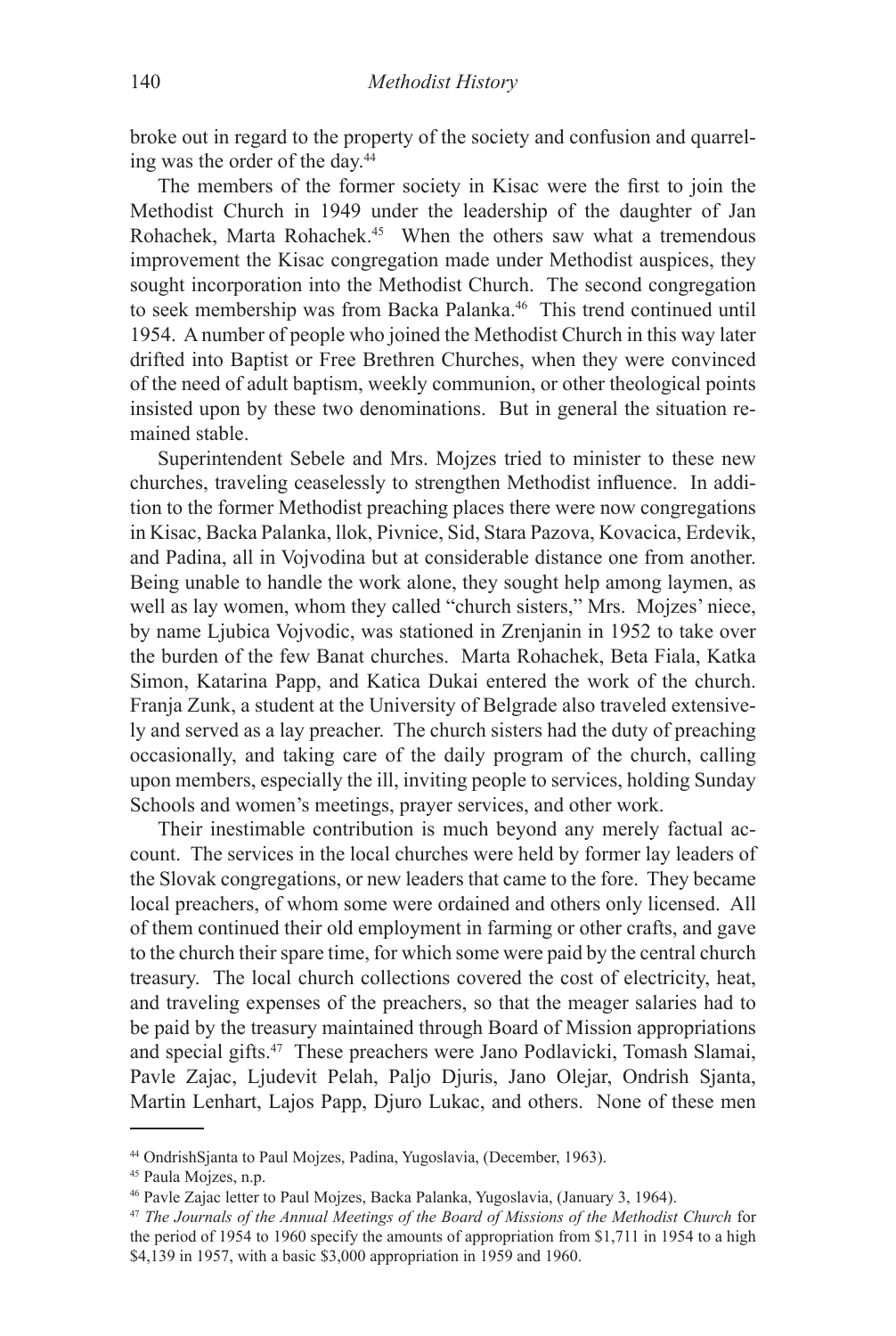had any theological training, but they did their work with great enthusiasm. Sermon preparation was by and large unknown among them. The procedure as to preaching was to seek "the inspiration by the Holy Spirit." It was not unusual for the preachers to continue for an hour or more whether or not he held the attention of the congregation-

The influence of these former Blue Cross Society members was very wholesome, and they showed great enthusiasm and faithfulness to the Methodist Church. Their accession in such large numbers<sup>48</sup> just after the rest of the Germans left, played a crucial role in the continuation of the work in Vojvodina. New property problems arose in connection with this incorporation, because the government expropriated almost all the property of the Blue Cross Society. While the government permitted meetings in private houses this was not a great problem, but when this was forbidden properties had to be purchased in almost all Slovak localities. This was a great burden for the church, but also a great victory after it was achieved.<sup>49</sup>

### **3. Ecclesiastical Organization and Work**

In Yugoslavia, the Methodist Church was organized according to the common Methodist Discipline. But some adaptations were necessary. Indeed the church was never a slave of rules, and flexibility was always maintained. The Quarterly Conferences were not regularly held, especially in the smaller churches. At least one Quarterly Conference of each church was held annually and these were usually well visited by members and workers of the local church and from the vicinity.50

The churches in Yugoslavia were divided into the Northern or Voyvodina district and the Southern or Macedonia district. The Annual Mission Conference consists of the two districts but the Bishops of the Geneva area could seldom preside, because of the government's refusal to issue a visa. In 1946, Bishop Paul N. Garber presided over the Conference, in 1953, Bishop Arthur J. Moore, who had just taken over the jurisdiction of the Geneva area, led the conference in Novi Sad, and finally in 1957, Bishop Ferdinand Sigg, elected Bishop of the Geneva Area in 1956, came to Novi Sad. The communication with the first two of the bishops just named was a little difficult because of the language barrier, but when the Swiss Dr. Sigg assumed the episcopacy it was much easier to communicate with him in German.<sup>51</sup>

From 1945 to 1953, there were six active preachers, one in the North and five in the South. The superintendent was Georg Sebele. In 1953, Vladimir Daskalov and Pane Temkov were retired and the former died shortly thereafter. The brunt of the work fell on the remaining four pastors. The outstanding figure of Yugoslav Methodism was Georg Sebele. In a small church, much more than a large one, the key personalities tend to mold the character

<sup>&</sup>lt;sup>48</sup> There has been no official estimate of the number of Slovaks who joined the Methodist Church. An estimate of 250 does not seem unrealistic. Additional members joined afterwards. 49 Paula Mojzes letter to Paul Mojzes, Novi Sad, Yugoslavia, (September 8, 1959).

<sup>50</sup> Bickel.

<sup>51</sup> Paula Mojzes, "Autobiografija," n.p.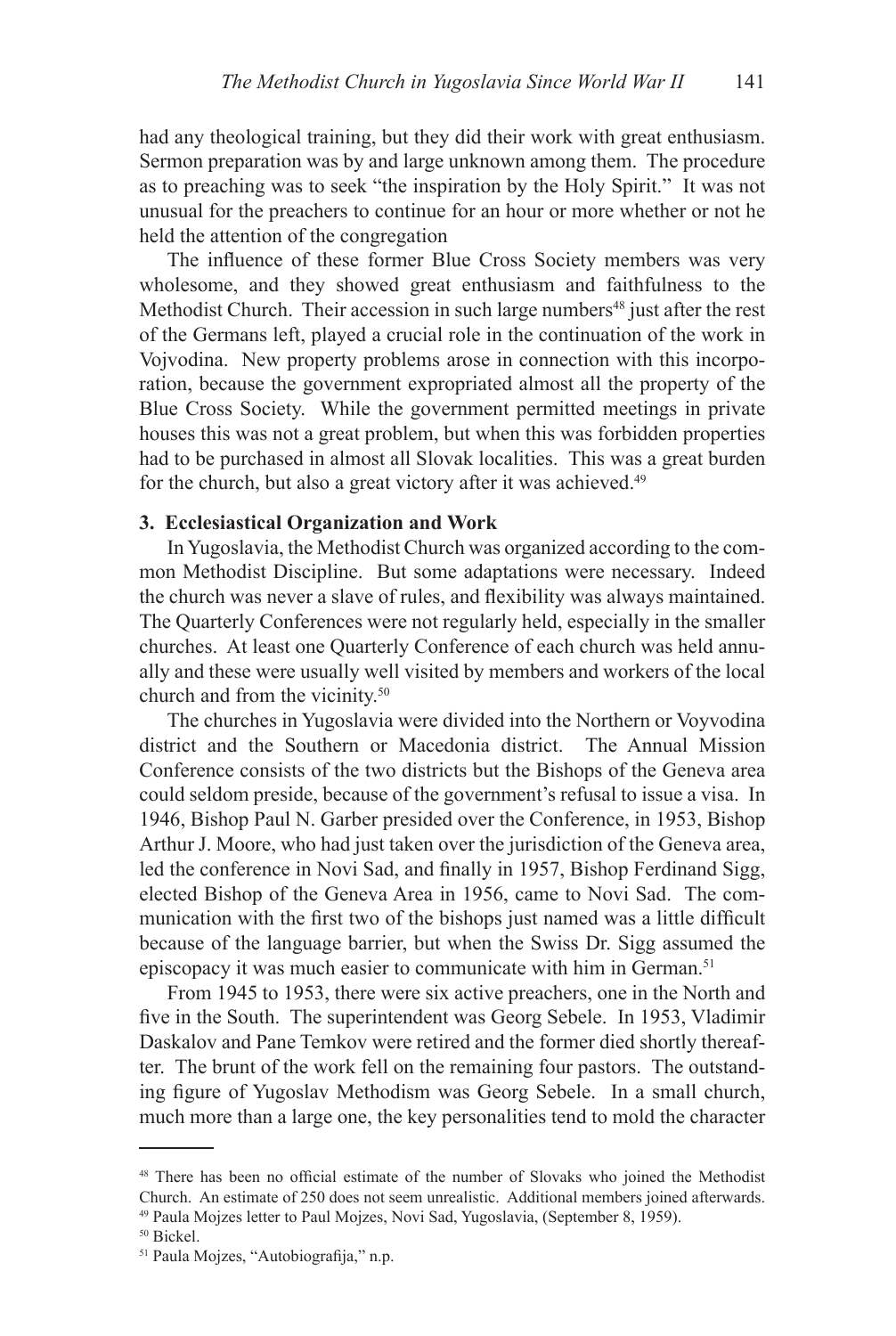of the whole church.

Georg Sebele was the soul of Yugoslav Methodism. Small in stature, a model of patience and kindness, he seemingly could not make enemies even among declared enemies of the church. He had a very strong sense of duty, and a great store of energy for traveling at the most dangerous and inconvenient times, on foot, by bicycle or by trains, even after he was well over fifty. His unassuming leadership was unquestioned because of his seniority and experience. When advancing in years he was still studying Serbian and English and he started with Slovak, in order to be more useful to the church. He was a very humble person, who did all that he could to advance the interests not only of his church but of the Kingdom of God. "George Sebele is one of the epic heroes of Methodism in our day, but he would be amazed to have anybody say so."52 When he died suddenly in the fall of 1955 the church experienced its heaviest loss. Besides the loss of personal friendship, "the death of a capable, and almost irreplaceable leader in Yugoslavia, Rev. George .Sebele, has also created a problem in administration."53 The Bishop then appointed Mrs. Paula Mojzes to serve as the acting superintendent besides her duties as the secretary of the church administration. This she did until Bishop Sigg could come to the Annual Conference in 1957 to appoint pastor Krum Kalajlijev as the new superintendent of Yugoslav Methodism. Paula Mojzes was on that occasion ordained a deacon of the Methodist Church with three men, Lajos Papp, Paljo Djurish, and Ljudevit Pelah. She was then appointed the supervising pastor of the Northern District.<sup>54</sup> Beside teaching and translating from German for the Bible course in Novi Sad and doing extensive traveling to preach and administer the sacraments in the church she was the editor of *Put Zivota* (The Path of Life) and *Crkvene Vesti* (Church News) as well as its contributor. She also wrote a short history of Methodism called Metodizam and helped with the creation of a Macedonian hymnbook. The burden of the work in Vojvodina fell on her and the church sisters.<sup>55</sup> She was characterized by the General Secretary of the Board of Mission, Dr. Eugene L. Smith as "one of God's best achievements."56 She held one of the most responsible places of any woman in any of the Annual Missionary Conferences of the Methodist Church.

Krum Kalajlijev was the worthy successor of Georg Sebele. A powerful evangelist, on whose face there was a constant expression of his goodness, he traveled from station to station two or three times a year besides serving his own church in Prilep. He was the first Macedonian to become the

<sup>52</sup> Eugene L. Smith, "Yugoslavia," an unpublished travel report, 1954, Boston University, Methodist Library.

<sup>53</sup> *Ann. Rep. DWM*, 1956, 38.

<sup>&</sup>lt;sup>54</sup> Paula Mojzes, "Autobiografija," n. p. She is considered the first ordained Methodist woman in Europe and the first woman District Superintendent according to the United Methodist Historical Archives.

<sup>55</sup> Helmut Nausner, "Die Arbeit der Methodistenkirche in Jugoslawien," *Der Methodist* (February, 1960): 3.

<sup>56</sup> Smith.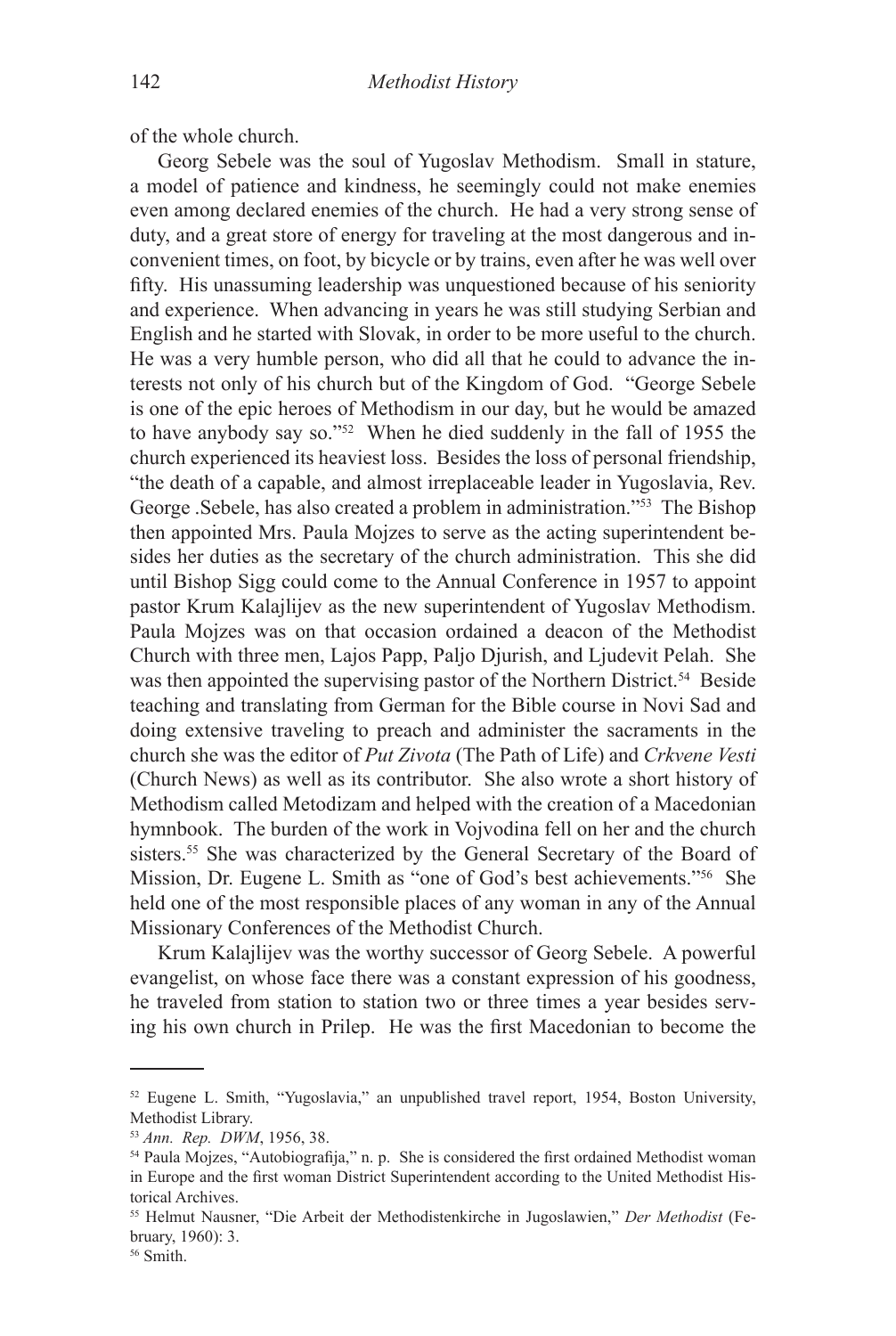Superintendent of an Annual Mission Conference. Fortunately, the government occasionally permitted him and Paula Mojzes to travel abroad and participate in the various international Methodist Conferences. These visitations have significantly strengthened the ties of Yugoslav to world Methodism as have the visits of American, German, Swiss, and Austrian Methodist leaders. Kosta Karmzov was the preacher of the Skopje Congregation with the aid of the retired Pane Temkov. His congregation suffered extensively during the earthquake in Skopje in August, 1963, and the chapel was greatly damaged. A team of pastors and church members immediately started to work on the chapel and the parsonage.<sup>57</sup> Methodists all over the world, including the Methodist Committee for Overseas Relief, the American, Scandinavian, and Swiss Methodists and the World Council of Churches helped the church members and the general populace.<sup>58</sup>

Ceko Cekov, the youngest of the Macedonian ministers had a fairly good basic education and was viewed before imprisonment as a future leader. Upon return from prison it seemed as if his spirit had been injured by great suffering, but he recovered and was giving a most useful service to the church in Strumica and the vicinity where the strongest Methodist Churches in Macedonia are located and eventually replaced Kalajlijev as the District Superintendent.

Relaxation of state control did not mean its complete disappearance. The preachers in Macedonia, especially superintendent Kalajlijev were frequently called to give account of their work to the Commission for Religious Affairs.<sup>59</sup> Similar investigations were being carried on by the secret police. It must be said in the case of the activities of Georg Sebele and Paula Mojzes the approach was usually civil though intimidating.<sup>60</sup> Investigations consisted of not necessarily unpleasant conversations as to what was going on in the churches, who the foreign visitors were, what they had to say, and other internal business of the church. Such investigations are dreaded by the people who undergo this sort of questioning.

Two flagrant cases of state intervention occurred. Around l955, the Murtino Church in Macedonia received the permission to build a new church. When the old structure was torn down and new material was brought to the site by voluntary labor of the membership, local state officials, on a pretext relating to a building permit, took it away, in a most brazen fashion, and repeatedly imprisoned six church leaders for periods up to a month, expropriating all the money and the building material. By 1963, the church had not yet been built.<sup>61</sup> Similar interference with building was experienced in Strumica.

<sup>57</sup> Paula Mojzes letter to Gaither P. Warfield, Novi Sad, (October 7, 1963), and also Paula Mojzes letter to Paul Mojzes, Novi Sad, (October 21, 1963).

<sup>58</sup> Gaither P. Warfield letter to Paula Mojzes, New York, (January 2, 1964).

<sup>59</sup> Paula Mojzes letter to Paul Mojzes, Basel, Switzerland, (September 3, 1963).

 $60$  The author was a personal witness of such investigations by plain clothes policemen of his mother.

<sup>61</sup> Paula Mojzes letter to Paul Mojzes, 1963, No.2.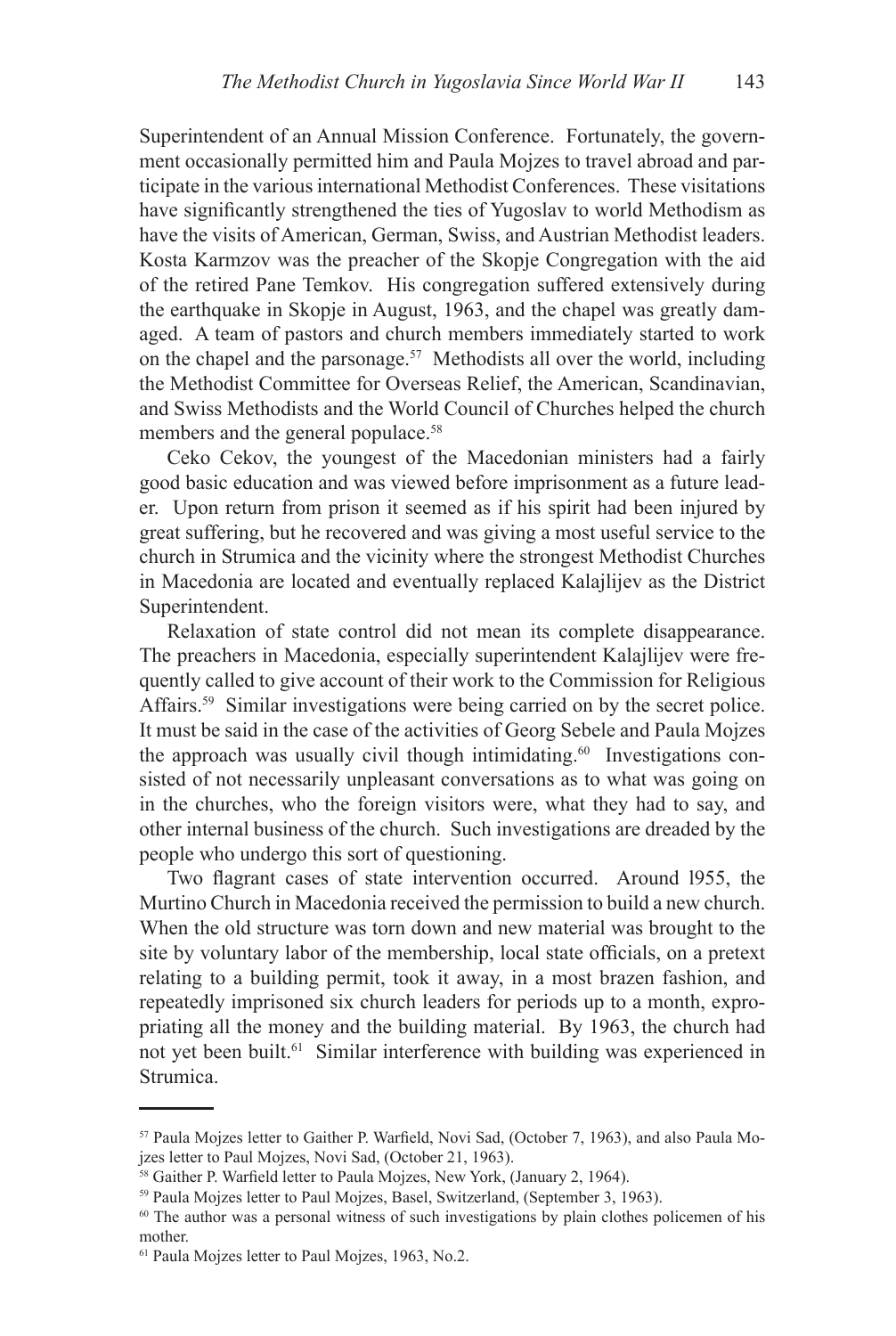Most tragic of all was the mysterious death of a preacher from Murtino by the name of Asen Palankov. While attending the Bible course in the winter of 1958, he was reported drowned in the icy Danube in Novi Sad, presumably by suicide, probably the result of unbearable pressure by government officials. More likely, however, was that he was drowned by secret agents. No permission was given to view his corpse after it was pulled out of the river, but some believed that his hands had been tied by wire. One of the Macedonia church sisters had been threatened by the police that her intestines will also hang from the rafters as did Palankov's. The real cause and manner of his death may never be known. To my knowledge Palankov is the only Methodist preacher from Yugoslavia who was killed by the Communist authorities.

Another case of state pressure, not so tragic but nonetheless very real, came about as follows: Without warning the church was taxed in the amount of seventy percent of all monetary gifts from abroad, including the appropriations from the Board of Missions. This was a staggering blow.62 Moreover, the publication of periodicals was not to be supported, nor were the church workers to receive their salaries from abroad. These measures were brought out in full knowledge of their impact upon the smaller churches. In Novi Sad, the large apartment house was nationalized and placed under collective management, the church receiving only the use of the church hall.

Through such economic pressure as well as intimidation and mockery of people attending services, especially students or workers, and through continuous anti-religious propaganda the Methodist Church was continuously menaced. The leadership felt that the field for their labor is shrinking. The pressure upon the church varies with the political aims of the state; when rapprochement with USSR is the order of the day the churches are under greater pressure; and when the West is to be pacified the churches feel a little more freedom. The deeper meaning of terror in a totalitarian state is not so much overt persecution as the fear of unknown hostile measures that may be arbitrarily invoked.

The lack of adequate statistics prevents the exact estimate of the numerical strength of Methodists in Yugoslavia. The membership was variously estimated from  $755^{63}$  to  $2,300^{64}$  These reports, especially the lower figure, are inaccurate. According to the 1959 figures of the secretariat of the Methodist Church in Novi Sad there are 3,000 Methodists in some forty congregations, with three ordained elders, ten church sisters, sixteen local preachers, and 400 children in Sunday Schools.<sup>65</sup> One should keep in mind the possibility of "pious exaggeration," arising by not striking names of those who have

<sup>62</sup> Paula Mojzes letter to Paul Mojzes, Novi Sad, (September 7, 1960).

<sup>63 &</sup>quot;A Progress Report on World Mission," *World Outlook* (April, 1959): 15.

<sup>64</sup> Stewart Winfried Herman, *Report from Christian Europe* (New York: Friendship Press, 1953), 129.

<sup>65</sup> Paula Mojzes letter to Paul Mojzes, Novi Sad, (May 22, 1959).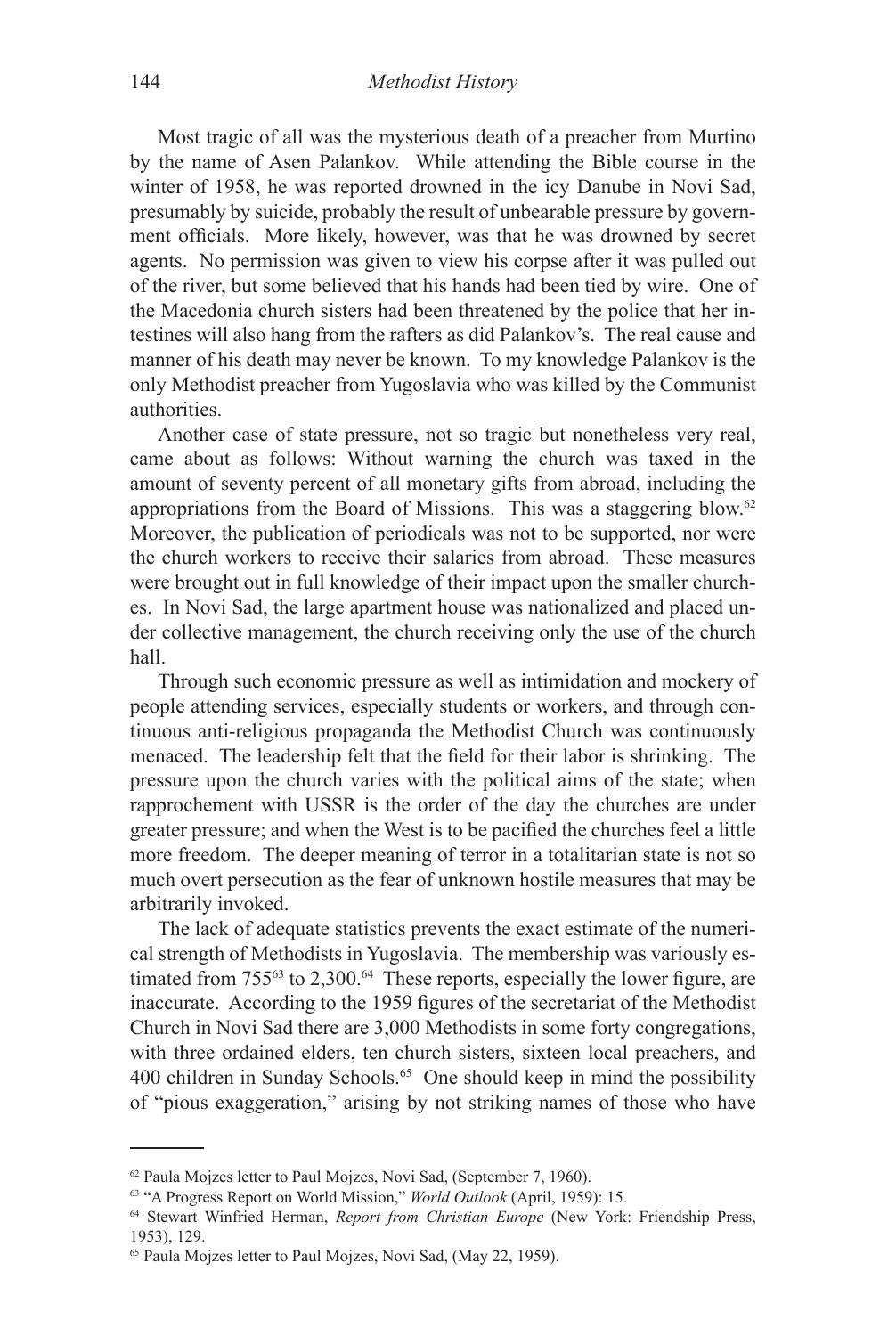ceased to attend, in the hope that they will return. It might at best be optimistically assumed that the Methodist Church in Yugoslavia had approximately three thousand members. This figure was perhaps somewhat lower in 1961 and 1962.<sup>66</sup>

In Macedonia there were several congregations of two or three hundred Christians who are deeply dedicated but poorly organized. The potential of these churches is not used to the full because of lack of attention such as is possible in smaller groups.67 The most active church was at Kolesino, which had a fine youth fellowship and large Sunday School. A number of church sisters were added to the list of workers in these congregations. The poverty in Macedonia was a disabling factor, the contributions of the congregations being very small. The Novi Sad congregation in Vojvodina, if not large, was considered one of the most active and the most sacrificing.<sup>68</sup>

The administrative headquarters remain in Novi Sad. Virtually all initiative and planning came from the secretariat of the Church. Novi Sad was the center of the Backa circuit, including Kisac, Novi Vrbas, Pivnice, Backa Palanka, and llok. The Novi Vrbas congregation lost nearly all its members through emigration. The Slovak churches in Pivnice, Kisac and Backa Pa1anka have recorded a small growth, while the Ilok congregation has declined to a handful of people.<sup>69</sup>

The Srem circuit consisted of congregations in Belgrade, Stara Pazova, Sid, Sremska Mitrovica, and Erdevik. The last two met only occasionally when visited by some preacher. The Sid and Stara Pazova congregations increased only slightly, but they were the source of several younger workers. In Belgrade the congregation consisted mainly of Methodists who moved to the capital. They met in the hall of the Reformed church.<sup>70</sup> Services were conducted by Boris and Niko1a Andonov, by a Baptist minister, Aleksandar Birvis, and by visiting preachers.<sup>71</sup>

The Banat circuit included congregations in Zrenjanin, Vrsac, Kovachica and Padina. The first two suffered by the emigration of the German population, and the separation of the Baptists who worshiped with the Methodists until they acquired their own quarters. The Padina and Kovacica churches improved their chapels and expanded in membership so that they were considered among the best congregations.<sup>72</sup>

A Hungarian circuit in northern Backa consisted of congregations in Senta, Stari Becej and Srbobran. Of these, the Senta congregation was by far the most vital. Here the ecumenical spirit progressed greatly as the Evangelical

<sup>66</sup> Paula Mojzes, "Izvesta.i Sekretara Godisnjem Bratskom Sastanku .Jugoslovenske Misijske Konferencije," Kisach, 1961. Typed report to the Annual Mission Conference, 3.

<sup>67</sup> Martin Hovan letter to Paul Moizes, Zrenjanin, (January 3, 1964).

<sup>68</sup> Paula Mojzes, "Izvestaj," 3.

<sup>69</sup> Paula Mojzes, "Izvestaj," 3, 4, 6.

<sup>70</sup> Paula Mojzes, "Izvestaj," 5.

<sup>71</sup> Nikola Andonov letter to Paul Mojzes , Claremont, California, (December 15, 1963).

<sup>72</sup> Martin Hovan letter to Paul Mojzes, Zrenjanin, Yugoslavia, (January 3, 1964).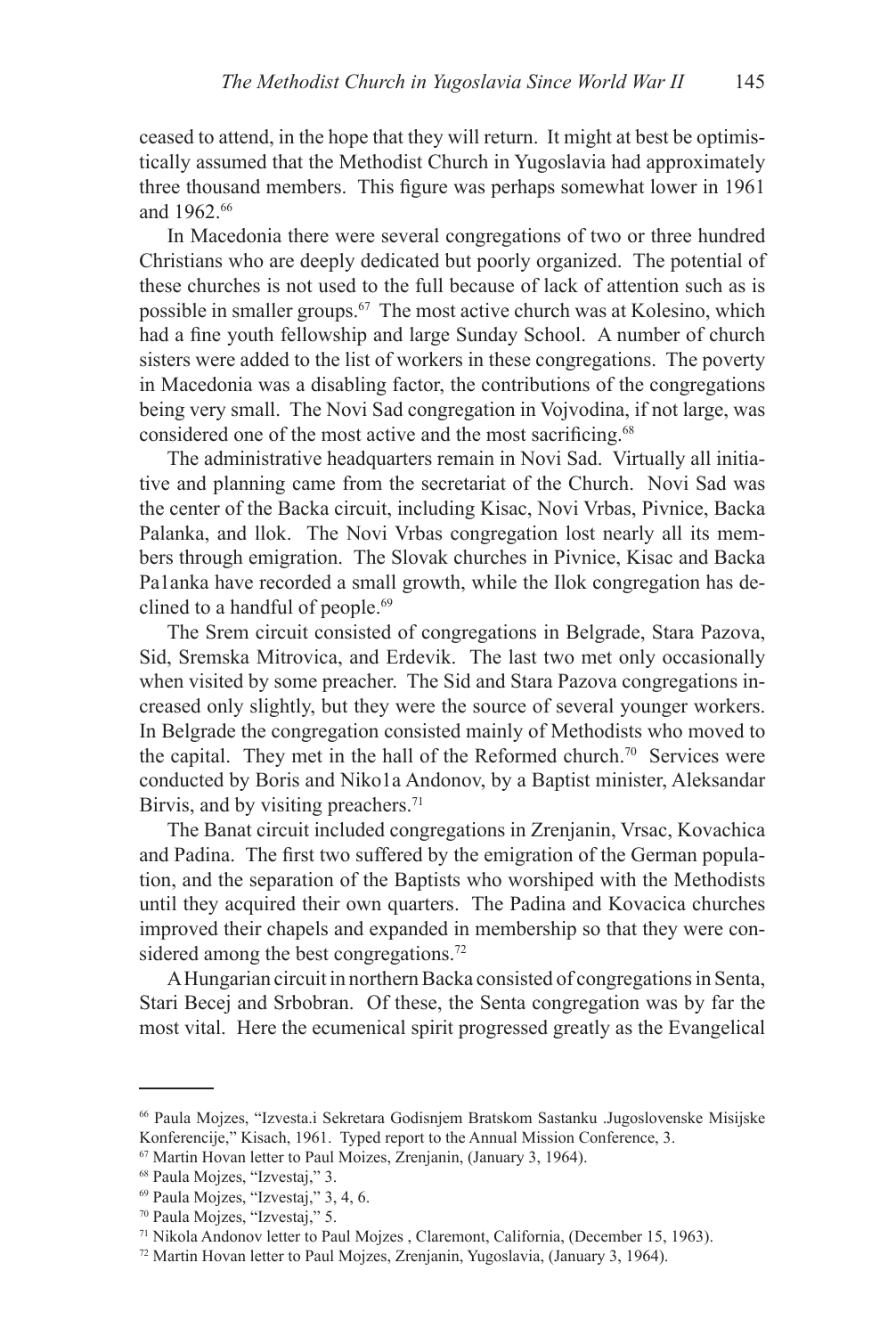Lutherans and Reformed Christians worshiped with the Methodists.73 The Stari Becej church, at one time very active, became one of the weakest, as many members moved or died, and the rest degenerated into practicing black magic, spiritism, and superstition.<sup>74</sup> In Srbobran the church was disorganized because the house in which the orphanage formerly was located, where services were held, was nationalized.<sup>75</sup>

Methodism in Yugoslavia largely rested on the work of women. There were congregations, such as in Erdevik which were entirely made up of women.76 Women's Societies contributed not only to the spiritual well-being of the church, but also took care of the needs of the Home for the Aged in Vrbas (which was later moved to Kisac).<sup>77</sup>

There was an absence of young people in the congregations in the north, but this was not the case in Macedonia. The Sunday Schools, despite two training courses for teachers, were weak, with some notable exceptions, such as Backa Pa1anka. The burning problem for churches in Communist countries was how to enlist more young people. Occasionally there was an increase in young people's attendance, but the church had planned no solution except the hope that constant prayer and evangelism would produce miraculous results. There was very little in the church that was truly attractive to youth. The church was not concerned with the specific problems of youth, and was very rigid in its attitude toward dancing, smoking, make-up, dressing, movies, and all types of "worldly entertainment." The church's message of an impending doom78 was not exactly cheering and a number of young people were undoubtedly repelled by its inflexible demands for a visible rebirth and radical change of life, as well as the refusal to accept any scientific theories which seem to contradict the Bible. The government took advantage of this in alienating the youth from all churches, as a part of the secularization of society.

The membership of the church was made up mostly of old and sickly people, mostly women, and was led by elderly preachers. Many of them tended to look wistfully back to the past, rather than to cope with the new situation. However, they did not lack in zeal and energy, and no one would dispute their dedication to God. There was not a favorable element for religion between 1940 and 1965 on the Yugoslav scene. The accomplishments in the face of all these unfavorable circumstances was nearly miraculous. It would not have been possible but for limitless trust that God is leading and that it is imperative to listen to God's commandments no matter how discouraging and desperate the situation might be. In this lies the strength and survival of Yugoslav Methodism.

<sup>73</sup> Paula Mojzes, "Izvesta.i Sekretara Godisnjem Bratskom Sastanku .Jugoslovenske Misijske Konferencije,"1962. Typed report to the Annual Mission Conference, 6.

<sup>74</sup> Mojzes, "Izvestaj," 1962, 6.

<sup>75</sup> Mojzes, "Izvestaj," 1961, 5.

<sup>76</sup> Maria Dudok letter to Paul Mojzes, Erdevik, Yugoslavia, (January 6, 1964).

 $77$  Mojzes "Izvestaj," 1962, 7.

<sup>78</sup> Mojzes "Izvestaj," 1962, 1.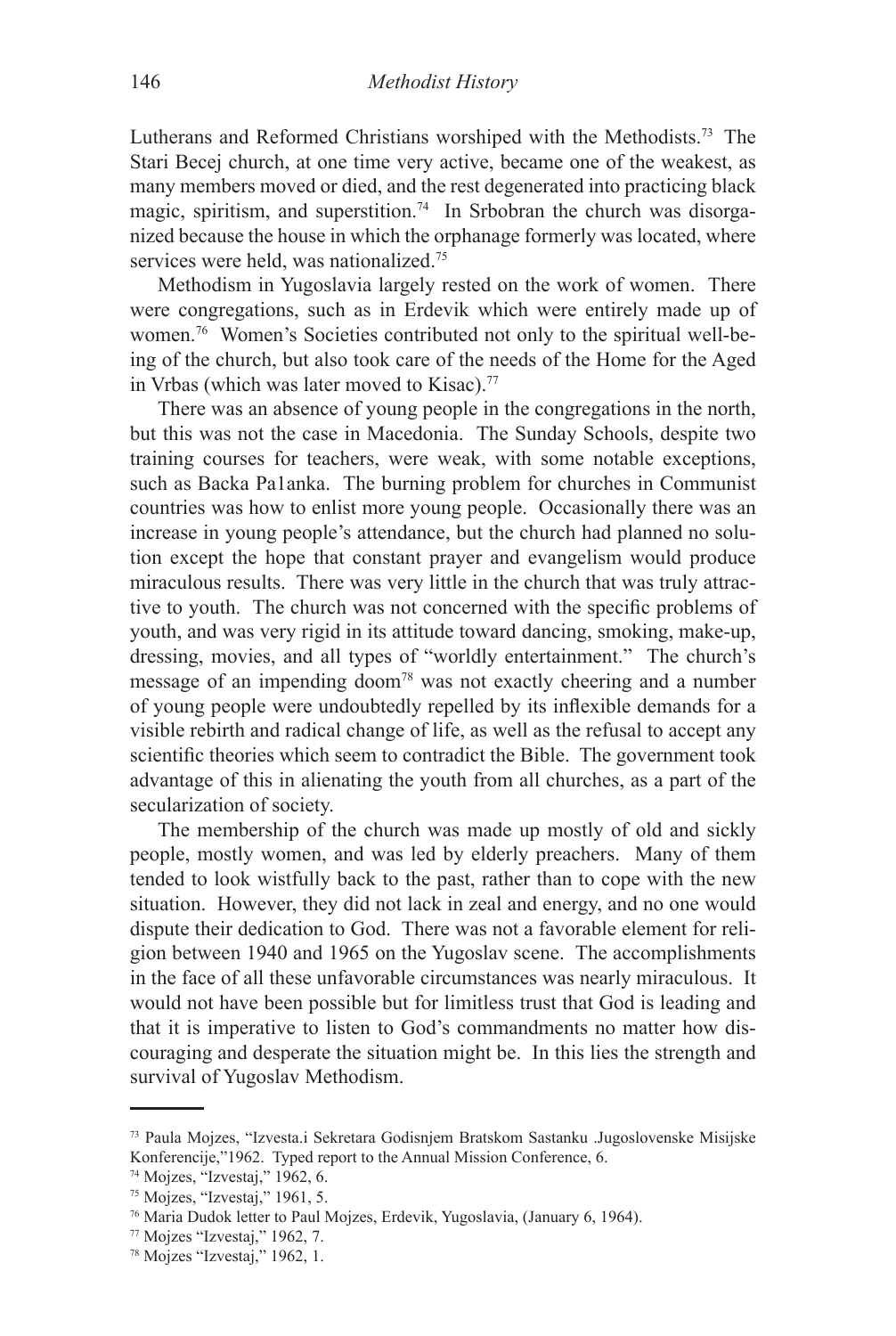### **4. Ecumenical Relations**

The ecumenical movement influenced the Yugoslav churches. With few exceptions they did not responded enthusiastically. As a rule a "bad neighbor" policy prevailed among the churches, as it did among the Balkan States, and only under Communism were they forced by external threats to cooperate, though the old suspicions still lingered. The ecumenical encounter with other Protestants had been accepted as early as the 1920s, although it was not practiced extensively. Very limited cooperation was developed with the Eastern Orthodox Church.

The extent of cooperation with the Serbian Orthodox Church was that one priest, Ugresic, the secretary to the Orthodox bishop of Novi Sad, taught at a small seminary for Methodist lay preachers and attended a number of ecumenical prayer services. Methodist representatives were received in audience by the late Patriarchs Vikentije and German and the chairman of the Association of Orthodox Priests, archpriest Milan Smiljanic. The Serbian Orthodox Church had not joined the World Council of Churches during the time period under discussion, and no other ecumenical contacts had been made with the Orthodox. The Orthodox in general regarded the Methodists as unwelcome foreigners. Especially in Macedonia, the Methodists had a very bad relationship with the local Orthodox churches, which subsequently improved.

With the Roman Catholics there were no relations whatsoever. The Methodists were anti-Catholic and frequently regarded that church and the pope with great distrust and enmity. The ecumenical tendencies of the Roman Catholic Church displayed at the Second Vatican Council and the broader Christian efforts for unity were regarded as significant but not essential as it had nothing to do with the unity of "real Christians" who have been reborn, who have always enjoyed real unity in Christ.

The unity of all Christians will not be the unity of which Christ speaks. The real unity refers to the body of Jesus Christ and not to a great general Christian church. It is true that Christianity made many mistakes, but this has nothing in common with Christ. He who loves Christ, that is, who is born again, loves his neighbor as himself and consequently cannot do any injustice to his brother or sister. In Christ end all differences between races, classes, and sex as well as all struggles except against sin. Such Christians will always be in the minority; they will always remain the "little flock" to whom Jesus said "be not afraid." The person who belongs to this fold has the promise that even the gates of hell cannot harm him. Real Christianity will never be a mass movement but always consist of individuals who washed their clothes in the blood of Jesus Christ. They will always be a thorn in the side of both Christians and non-Christians.79

Clergymen of the Lutheran and Reformed Churches were suspected of insincerity in their Christianity if they smoked or drank alcoholic beverages. Close relationships with these men developed in only a few cases, such as

<sup>79</sup> Paula Mojzes letter to Paul Mojzes, Novi Sad, (July 16, 1963).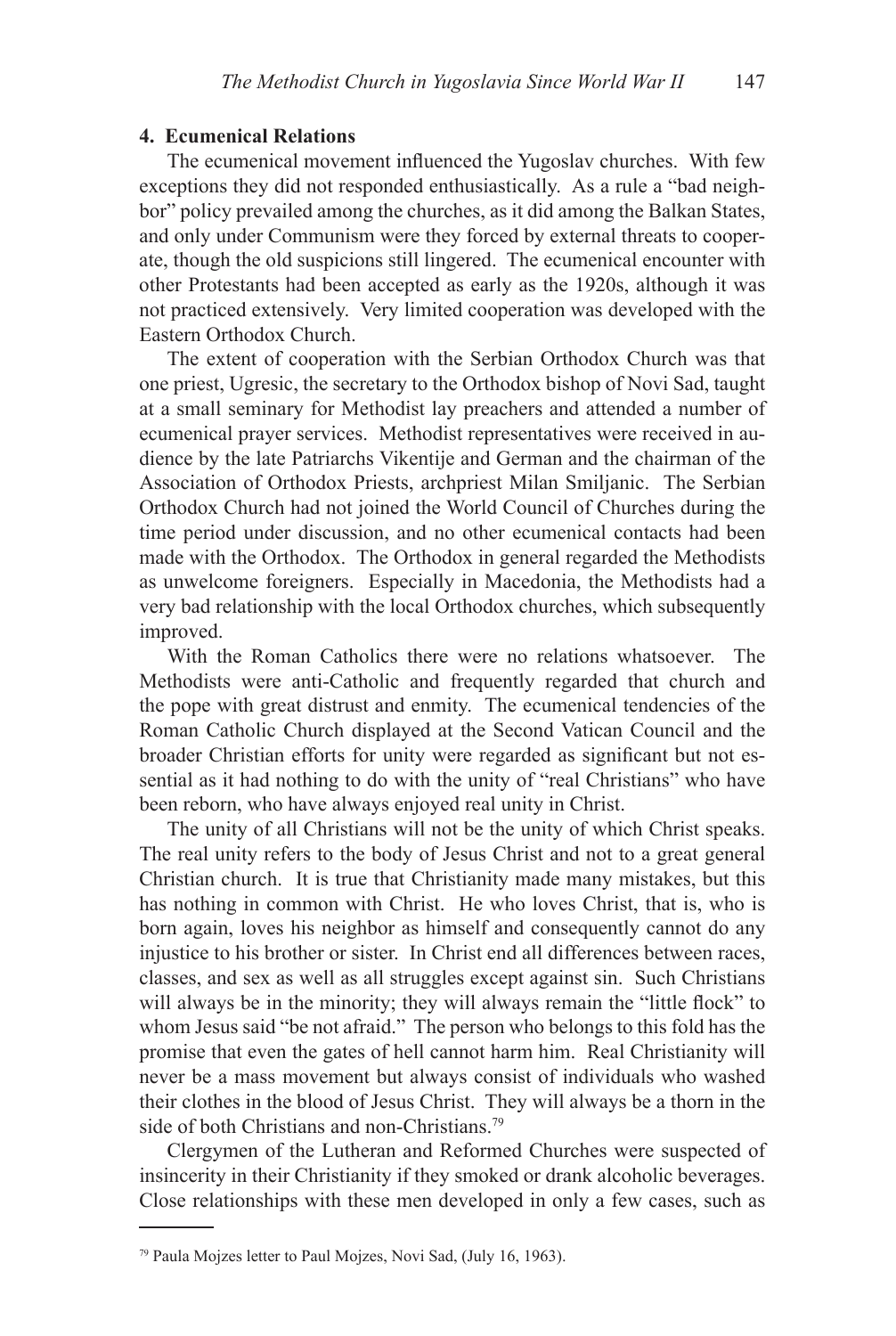with Reformed Bishop Sandor Agoston from Feketic and Lutheran senior Sostarec from Subotica. Such men were frequently invited to evangelize in Methodist Churches and very cordial relations followed. Despite the feeling that these churches were too formal, and that they did not insist on rebirth as a measure of membership, the Methodists invited some of their ministers to teach at the seminary for lay preachers. They cooperated each year in the organization of a prayer week in Novi Sad in which the Baptists and Free Brethren also took part.

With the smaller denominations, such as the Baptists, Free Brethren, Pentecostals, and Adventists, there was a great deal of rivalry, and they were all accused of trying to draw away members and in some places distrust and bitterness were common. In Pivnice, for example, an evangelist Hlavach from America disrupted and nearly destroyed a new congregation consisting of former Blue Cross members after presenting himself as a friend. He criticized severely the Methodist Church in America and insisted on the necessity of adult baptism for salvation.<sup>80</sup> Similar incidents occurred in Backa Palanka, Padina, Erdevik, Sid, and other places.<sup>81</sup>

The relation between the Baptists and the Methodists was not wholly one of rivalry. In Vrsac, in the absence of a minister, a few Baptists joined the Methodists for regular worship services. $82$  Frequently the two churches shared visiting evangelists of both denominations. James Lowden from Chicago, a fundamentalist evangelist, visited Yugoslavia some five or six times for considerable periods, preaching in almost every Baptist and Methodist Church with great success and impartiality. He also spoke to President Tito on behalf of these two churches hoping to evoke good will.<sup>83</sup> Another encouraging development was that five young Methodist ministerial candidates studied for four years at the Baptist Theological School in Novi Sad.

### **5. Theological Education**

A very burning problem was the education of preachers. Yugoslav candidates could not go for studies to foreign countries and foreigners could not go to Yugoslavia to work.84 The church sisters and lay preachers had no formal theological education and as most of them had only elementary schooling and did not read German or English, they were unable to profit from the existing religious literature in these languages. They were restricted essentially to the Bible and the hymn book, or perhaps a devotional book or two, for the preparation of their sermons. There was a great need to improve not only their general education and culture, but even more to give them basic religious training. There being no Protestant theological faculty or school in the country at that time, the leaders of the Methodist Church, particularly

<sup>80</sup> Lajos Papp letter to Paul Mojzes, Pivnice, (December, 1963).

<sup>&</sup>lt;sup>81</sup> To this testify almost all the letters received from the leaders of the Methodist congregations in these places.

<sup>82</sup> Anna Fiala to Paul Mojzes, Vrsac, (December 11, 1963).

<sup>83 &</sup>quot;Audience of Jim Lowden with Marshall Tito: December 31, 1953" (Mimeographed).

<sup>84</sup> Bickel.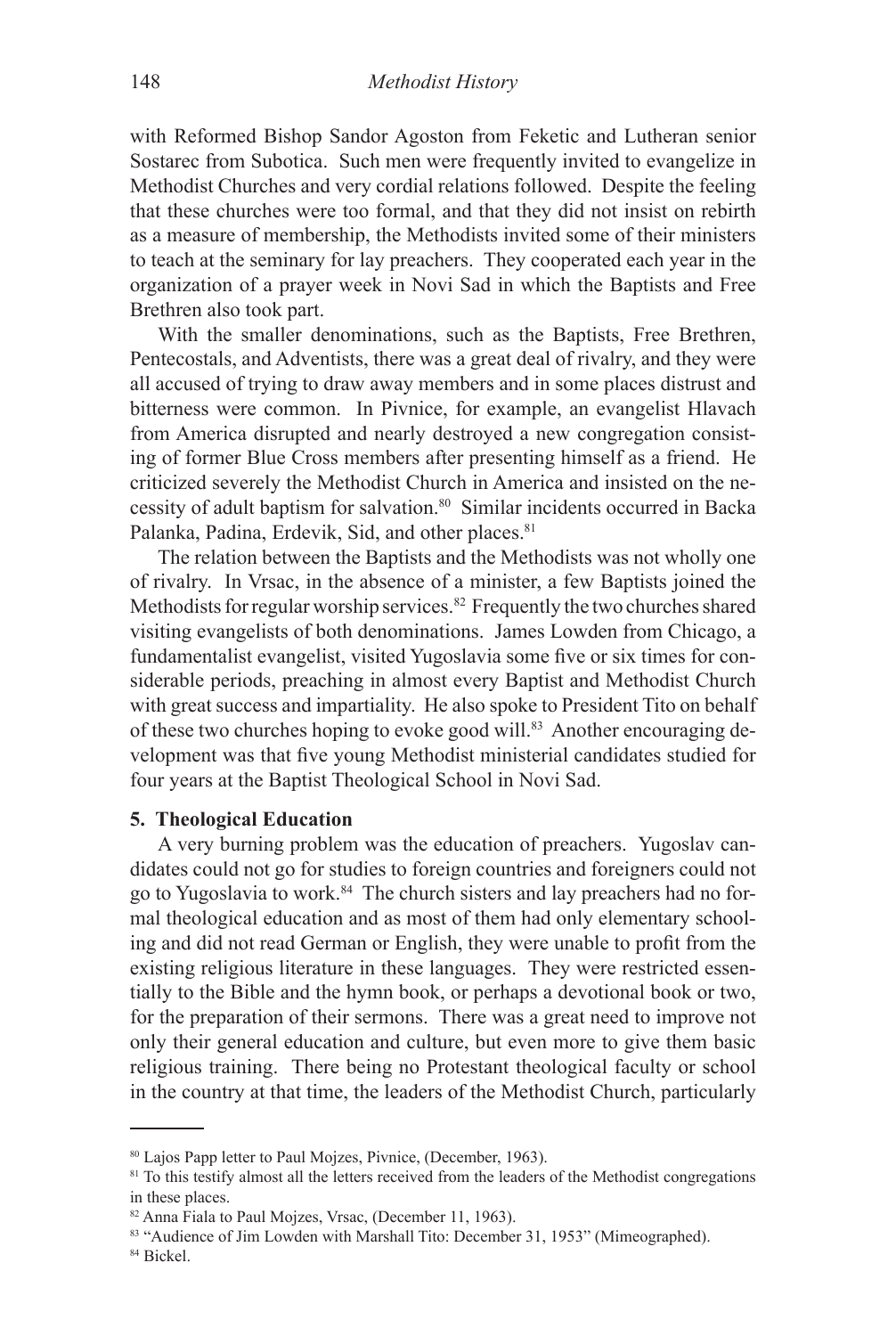Georg Sebele and Paula Mojzes decided to organize a two-month basic theological training course to be held during the winter months when the people, mainly farmers, could find time to improve their knowledge.

In the first course organized in 1954, help was received from two Reformed pastors, one Orthodox priest, and one Baptist pastor.<sup>85</sup> Twenty-six attended the course of which nine were church sisters. Meetings were held in the small worship hall at the Novi Sad Methodist Church. The students contributed their labor and part of the food, attending classes nearly all day long. Courses such as Survey of the Old and the New Testament, Exegesis, Homiletics, Discipline of the Methodist Church, and similar subjects were offered. This course was again held for two months in 1955, 1956, and 1957. After Georg Sebele died in the fall of 1955, the course was administered by Paula Mojzes, with the help of James Lowden from the USA, and Oswald Bickel and E. Voelmy from Switzerland.<sup>86</sup>

This instruction provided a basic background for most of the older lay preachers and church sisters. In 1958, Paula Mojzes organized a similar course for Sunday School teachers in Kisac, which answered the need of teachers' training. A number of very valuable workers were gained through these courses who could be taken into part-time or full-time employment. Others, besides the above-mentioned lay preachers from Vojvodina most of whom took the course, were Kiro Buhov, Georgi Milchev, Asen Palankov, and church sisters Vera Azmanova and Zora Vuckova.

Two young men, Mihailo Olejar and Martin Hovan, both Slovak nationals, intended to enter the ministry of the church but these courses were not sufficient for the ordination. When the Baptist Theological School opened in Novi Sad in 1957 in the rank of a secondary theological school these two students were sent there. Their theological education lasted three years, with a fourth year in which they studied at home prior to the final examinations.<sup>87</sup>

Besides the basic theological training which was offered by Baptist ministers who had completed theological schools, the seminarians also received a general education in history, government, hygiene, and the like. The quality of the theological part of this education has been judged to be equal to that provided in other European Bible Schools. Three young Macedonians, Krum Ivanov, Boris Doncev, and Bozin Kostadinov entered the school about 1960 and were scheduled to graduate in 1964.

#### **6. Theological Beliefs**

The religion of the Methodists in Yugoslavia was experience centered, the basic necessities for salvation being considered to be rebirth, and the continuous fight against sin so as to preserve purity of the life in grace.<sup>88</sup> It was held that it is not very important what one believes, as long as he is motivated

86 Partia1 source is *Ann. Rep.* DWM, 1955, 40.

<sup>85</sup> RES, 1954, p, 41 and Paula Mojzes, "Autobiografija," n. p.

<sup>87</sup>Martin Hovan letter to Paul Mojzes, Zrenjanin, Yugoslavia, (January 3, 1964) and Mihailo Olejar letter to Paul Mojzes, Novi Vrbas*,* Yugoslavia, (December, 1963).

<sup>88 &</sup>quot;Bog ima odgovor za tebe," *Put Zivota* 2.5 (February 2, 1964): 1.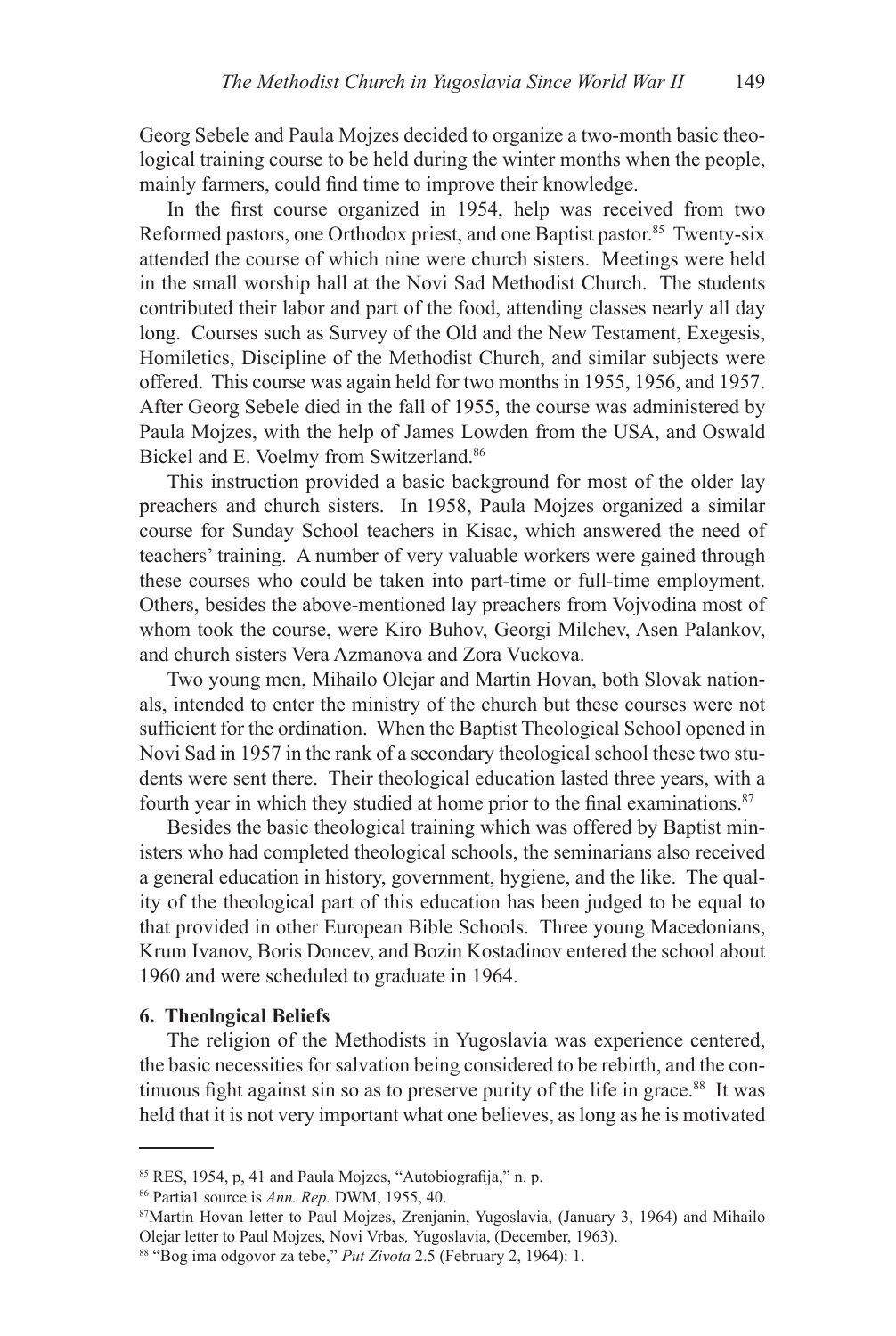to live a Christian life by repentance of sins and by full acceptance of Jesus Christ as the Lord and Savior. The central message of the Methodists is the love of God expressed through the crucifixion and resurrection of Christ; unless one has the secure knowledge that this act was done by Christ for the individual personally, he or she cannot be saved, no matter what she or he may believe, or to what church she or he may belong.<sup>89</sup>

The basic Protestant beliefs of the centrality of the Bible, the priesthood of all believers, the right of individual interpretation of the Bible, and justification by faith alone are the basic teachings of the Methodists, although they are not dogmatized. Since the infallibility of the Bible is definitely believed, the major traditional and fundamentalist doctrines are often mutually contradictory. The second coming of Christ, and the end of the world are eagerly expected and felt to be near, but never predicted. The general feeling of the Methodists is that the world is very hostile and that nothing good can be expected here on earth where the human being is just a pilgrim. The real reward will come in the next life in which men will be subjected either to eternal physical and psychic pains or to eternal heavenly bliss. The duty of a Christian is to try to save as many people as possible from eternal damnation. Society cannot be changed by sinful men; when people become real Christians, society would change automatically, but this is impossible here on earth. The Kingdom of God is completely otherworldly.

The basic beliefs of the Methodists were unsystematically presented in the two periodicals, *Put Zivota* and *Crkvene Vesti*, both of which appeared on a more regular basis since 1963. In their pages the emphasis was on the need to be saved through belief in the work of Christ on the cross, the love and faithfulness of Christians, scorn of human wisdom and the glorification of faith as opposed to reason, piety and the need for visible fruits of faith such as bringing new adherents to the churches and the like. The special emphases on the second coming and life after death result from the long existence in a hostile society where very little recompense could be expected for good deeds. Their eschatological beliefs and social concern were not quite reconciled but not mutually contradictory. They lived in the hope of an impending second coming of Christ, yet their time of waiting was filled with good deeds toward others, which are the result of their rebirth.

The distrust in theological speculation can be traced to the lack of such theological training. The strong belief in the infallibility of the Bible caused the nonexistence of any but very conservative theology. Modernism, liberalism, and neo-orthodoxy were perhaps known to exist but none of the pastors understood such theological trends, while the members never heard that there is any other Protestant theology than their own. Such was the conservative theology which all the churches in Yugoslavia preached, with a few technical variations as to the type of baptism, church organization, and the like. Moreover they felt the need to defend themselves from materialistic and atheist philosophy by means of something completely authoritative. If

<sup>89 &</sup>quot;Omotni papir," *Put Zivota* 1.38 (December 15, 1963): 1-2.